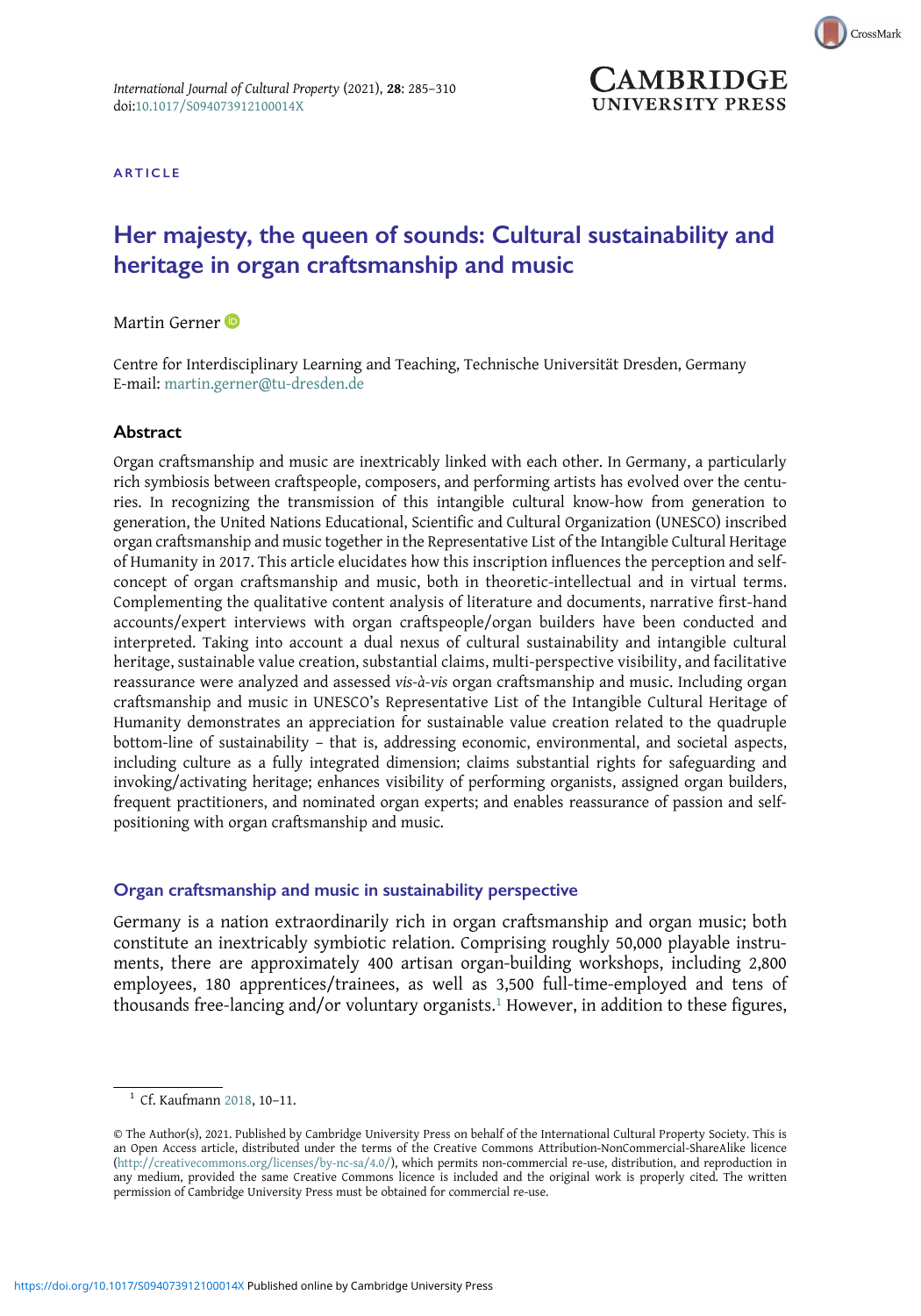the following remarks highlight the fascinating art and craftsmanship of building such magnificent masterpieces in history of music.<sup>2</sup> As Antje Vollmer, theologian and former vice president of the German Parliament (Bundestag), explains,

[t]he sound [of an organ] makes us sometimes believe that churches had been built around their organs: Almost no boundaries to the top, to the left and to the right as much colour as possible. None other instrument provides as much cosmos.<sup>3</sup>

Germany is considered one of the world's leading countries of advancing pipe organ craftsmanship and music. Both combine the know-how of dealing with natural resources and traditional craftsmanship with the latest innovative technologies of the corresponding age.<sup>4</sup> Furthermore, organ music has been an integral part of ecclesiastical liturgy since the Middle Ages; thus, there "can be no doubt that many of the early organ-builders were ecclesiastics. Even down to a comparatively late period, … the latter continued to exercise a considerable influence over the art."<sup>5</sup> Ever since, ingenious, state-of-the-art, and trend- and standard-setting organ builders, like Arp Schnitger, Andreas and Gottfried Silbermann, and Friedrich Ladegast, $6$  have inspired famous composers, $7$  such as Samuel Scheidt, Georg Böhm, Dietrich Buxtehude, Johann Sebastian Bach, Franz Liszt, Max Reger, and Felix Mendelssohn Bartholdy, within Germany and beyond.<sup>8</sup> As Christoph Wulf, vice president of the Deutsche UNESCO-Kommission, describes,

[e]ach organ is one of a kind, since it is solely built for the architectural volume it is intended for to sound. The highly specialized knowledge and particular abilities required to construct organs and to perform organ music had been evolved by craftsmen, composers and musicians over centuries. Organ culture is considered a traditional mode of culture that originates in Germany, above all. In these parts the agility of organ culture of craftsmanship and music can be noticed in numerous architectural styles of locally and regionally bound organ craftsmanship, manifold compositions and performance styles as well as professional training opportunities in academia and/or confessional institutions. Involved stakeholders represent in an awe-inspiring manner and on a daily basis how tradition and innovation may accord with each other.<sup>9</sup>

By nominating, approving, and inscribing organ craftsmanship and music (Inscription no. 01277) on the Representative List of the Intangible Cultural Heritage of Humanity, a notional gap between cultural heritage and cultural sustainability has instantaneously been

<sup>&</sup>lt;sup>2</sup> For optional, contextual information and general classification on/of organ craftsmanship, see Bedos de Celles [1778](#page-18-0); Phelps [1967;](#page-23-0) P. Andersen [1969;](#page-18-0) Williams [1966/1978,](#page-25-0) [1980;](#page-25-0) Seidel [1982](#page-23-0); Sonnaillon [1985;](#page-24-0) Hopkins [1855/1987](#page-21-0); Hopkins [2012](#page-21-0). <sup>3</sup> Antje Vollmer, theologian and former vice president of the German Parliament [Bundestag], quoted in Hanssen

[<sup>2017</sup>](#page-18-0) Translated by the author.<br>
<sup>4</sup> Cf. Deutsche Welle [2018;](#page-25-0) Kaufmann [2018](#page-21-0), 11; Wilhelm 2018; Hopkins [1855/1987,](#page-21-0) 108.<br>
<sup>5</sup> See Hopkins 1855/1987, 48; cf. Hopkins [2012](#page-21-0).<br>
<sup>6</sup> Cf. Bakker et al. [2019;](#page-18-0) Edskes et al. 2019; Arp

et al[.2001/2007](#page-20-0); Ladegast [1998](#page-22-0); Busch [1997](#page-19-0); Hopkins [1855/1987,](#page-21-0) 48, 108 et seqq.; Williams [1966/1978.](#page-25-0) <sup>7</sup> For optional, contextual information and general classification on/of organ music, composers, and performing

artists, see Henderson [2005;](#page-21-0) Anderson [2012.](#page-18-0)<br><sup>8</sup> Cf. CGTN [2017;](#page-19-0) Deutsche UNESCO-Kommission [2017](#page-19-0); Kaufmann [2018](#page-21-0), 11.<br><sup>9</sup> Christoph Wulf, vice president of the Deutsche UNESCO-Kommission; see and cf. Deutsche UNESCO-

Kommission [2017;](#page-19-0) Kaufmann et al. [2016.](#page-21-0) Translated by the author.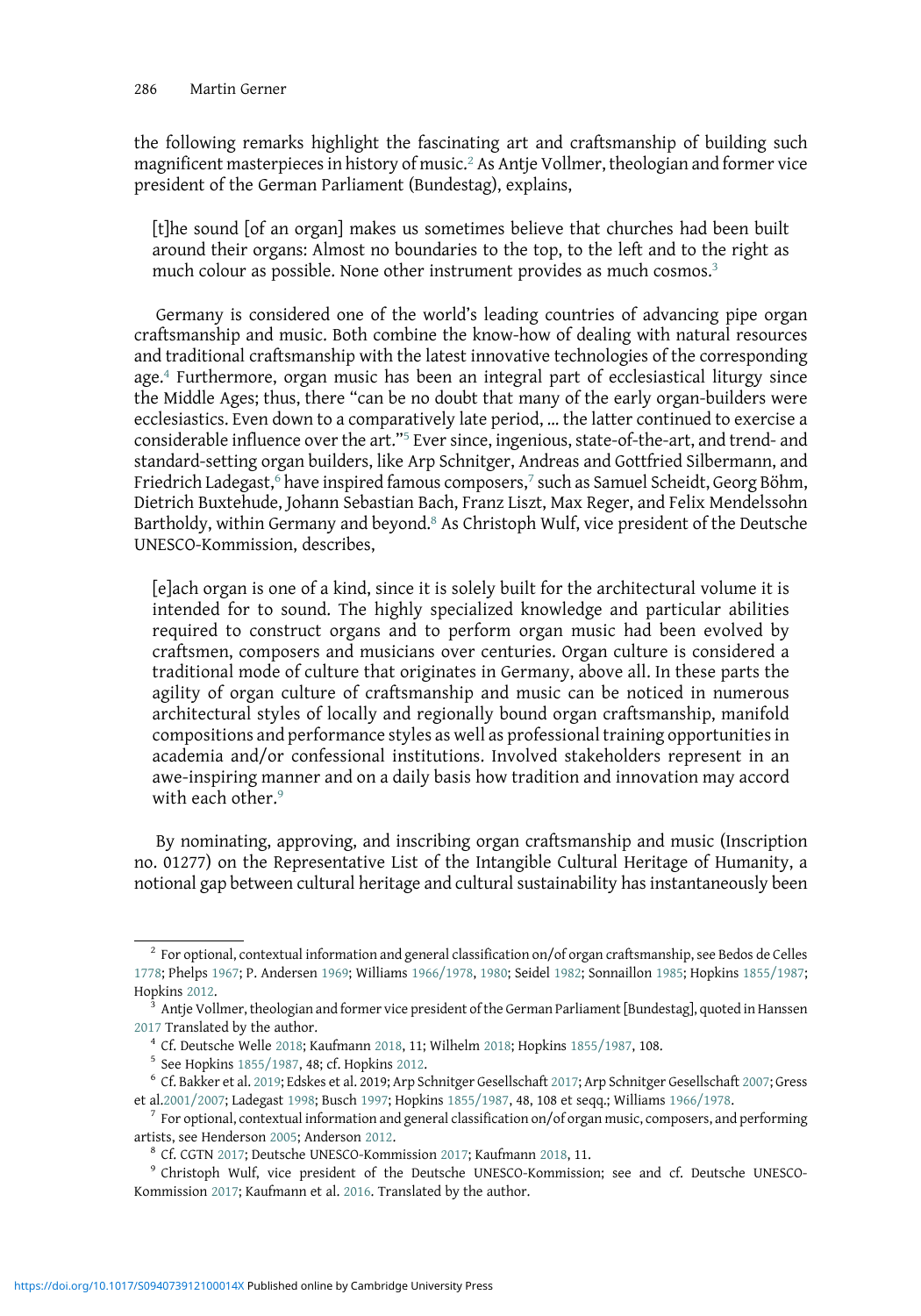

Figure 1. Listing criteria for inscription of organ craftsmanship and music as intangible cultural heritage (figure provided by the author; adapted with courtesy of Waldkircher Orgelstiftung et al. [2018\)](#page-25-0).

bridged.<sup>10</sup> Serving as a particularly vivid case for sustainable heritage, among others,<sup>11</sup> the nexus between intangible cultural heritage and sustainable development is particularly accentuated by addressing aspects of preservation and promotion of cultural heritage (see Figure  $1$ ).<sup>12</sup>

How does the inscription of organ craftsmanship and music in UNESCO's Representative List of the Intangible Cultural Heritage of Humanity influence the perception and selfconcept of organ craftsmanship and music, both in theoretic-intellectual and in virtual terms? In the first place, organ craftsmanship and music can be embedded into the dual contexts of cultural sustainability and intangible cultural heritage. Even though the heritage listing is primarily based on an intangible rationale of performing aspects, tangible aspects are also touched upon, including the resulting effects and instruments: "Modes of intangible heritage essentially depend upon human knowledge and capability. They both reflect creativity and inventive talent, and convey identity and continuity. They have been passed down generations, and have been reshaped time and again. Intangible heritage is often the basis for tangible cultural heritage" (see [Figure 2](#page-3-0)).<sup>13</sup> These modalities can be subsumed under the tangibility-intangibility rationale describing practices "physical to the extent that they are experienced and that these experiences become culturally shared."<sup>14</sup> With regard

<sup>&</sup>lt;sup>10</sup> See Figure 1; cf. UNESCO Intergovernmental Committee for the Safeguarding of the Intangible Cultural Heritage [2017](#page-24-0); UNESCO General Conference [2003;](#page-24-0) Blake [2006;](#page-19-0) Blake [2016;](#page-19-0) UNESCO [2011;](#page-24-0) UNESCO [2017a;](#page-24-0) UNESCO 2017a; UNESCO<br>2017b; Barthel-Bouchier 2013, 7 et seqq., 153 et seqq.; Auclair et al. 2015, 1 et seqq.; Gerner 2018.

<sup>&</sup>lt;sup>11</sup> Cf. Schippers and Grant 2016; Pryer 2019.<br><sup>12</sup> Cf. Ross 2014; Duvelle 2014, 29; Dessein et al. [2015,](#page-19-0) 26 et seqq.; Khristova, Dragićević-Šešić et al. [2015](#page-21-0), 1 et seqq.; Labadi et al. [2016,](#page-22-0) 1 et seqq.; Logan et al. [2015](#page-22-0); UNESCO [2017b](#page-24-0); UNESCO [2017c;](#page-24-0) Grotelüschen [2018;](#page-21-0) UNESCO [2016,](#page-24-0) 170–197.

<sup>13</sup> See [Figure 2;](#page-3-0) cf. Kuutma [2018;](#page-22-0) Yusuf [2018;](#page-25-0) Deutsche UNESCO-Kommission [2017;](#page-19-0) Beauftragte der Bundesregierung für Kultur und Medien [2016b;](#page-18-0) Beauftragte der Bundesregierung für Kultur und Medien [2016a](#page-18-0); Beauftragte der Bundesregierung für Kultur und Medien [2017](#page-18-0).<br><sup>14</sup> See Smith [2013](#page-24-0), 57.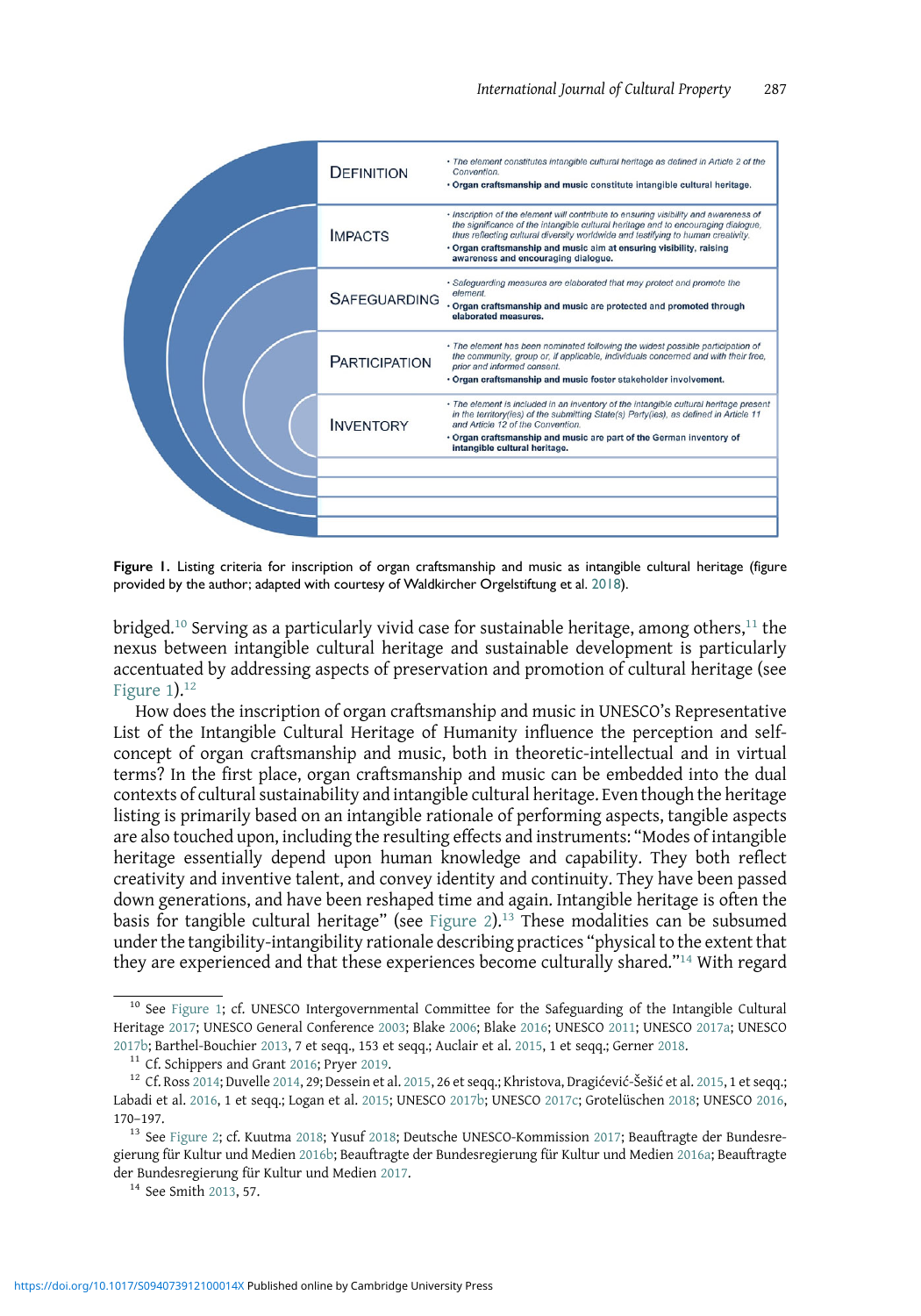<span id="page-3-0"></span>

Figure 2. Aspects of cultural heritage in view of organ craftsmanship and music (figure provided by the author).

to organ craftsmanship and music, sustainability advocates are requested to avoid the pitfall of reducing the multifaceted complexity of the crafts music-based experience to simple sustainability propaganda<sup>15</sup> since "nothing is more boring than music [and its respective structure] made solely for the purpose of achieving some simple, tangible effect."<sup>16</sup>

The nexus of music and sustainability – music sustainability – is evident and well explored.<sup>17</sup> Referring to normative frameworks on the cultural dimension of sustainability both pertain to organizational cultures eligible to foster and promote creative, communitybased resilience, which are commonly subsumed under cultural vitality and eco-cultural resilience.<sup>18</sup> They perfectly illustrate the crosscutting notion of sustainability that stands for a civilizational orientation in general. Referred to as cultures of sustainability, organ craftsmanship and music represents a musical culture of sustainability sui generis.<sup>19</sup> Which elements are pivotal in normative terms? First, shared musical practice enhances certain social group cohesion and equity.<sup>20</sup> Second, musical performance and improvisation enhances social creativity, preventing and resolving disputes, restoring peace and security, and achieving lasting peace, e.g. West-Eastern Divan Orchestra.<sup>21</sup> Third, it is therefore regarded key quality for sustainability transformation in organizations.<sup>22</sup>

Liaising craftsmanship with sustainability is encouraged through cultural policies which relate to both traditional arts and handicraft, and socio-cultural traditions fostering intangible heritage through both recognizing and rewarding living national treasures.<sup>23</sup> Referred to as sustainable cultural diversity – that is, respecting, protecting, and maintaining the multiplicity of cultural expressions around the globe today and in the future – the principle of sustainability extends to the recognition of cultural diversity as sources of creativity and sustainable development – that is, recognizing organ craftsmanship as a culture of innovation in terms of relatively persistent and often normative patterns of thought, behavior, and

<sup>&</sup>lt;sup>15</sup> Cf. Kagan et al. [2016,](#page-21-0) 1500.<br>
<sup>16</sup> See Pedelty [2012](#page-23-0), 203; cf. Wünning [2017;](#page-25-0) Steffen [2017](#page-22-0).<br>
<sup>17</sup> Cf. Grant [2018.](#page-20-0)<br>
<sup>18</sup> Cf. Kagan et al. [2016](#page-24-0), 1489; UNESCO 2016, 191.<br>
<sup>19</sup> Cf. Kagan et al. 2016, 1490–91.<br>
<sup>20</sup> Cf. UNE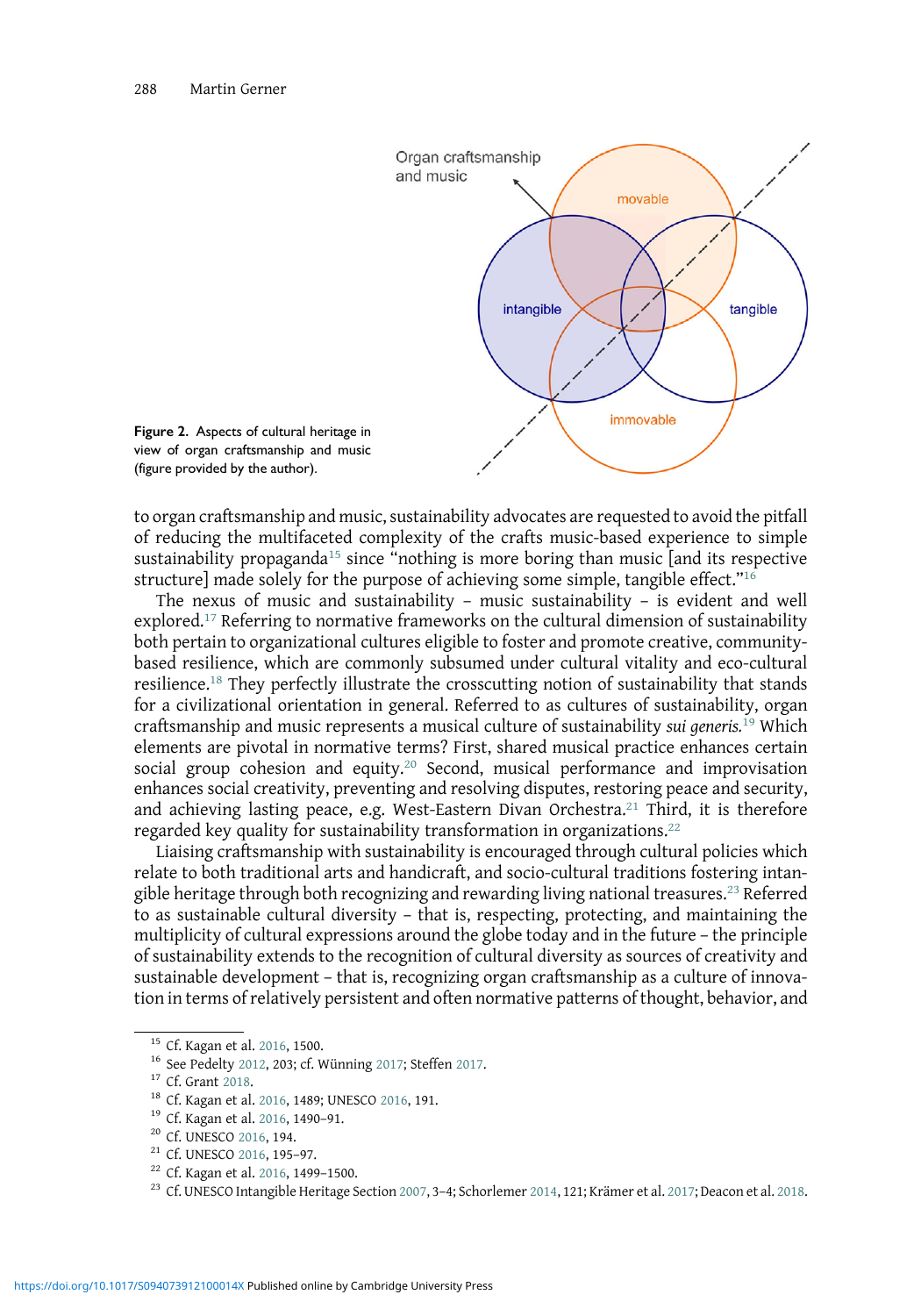

Figure 3. The essential fourth dimension of sustainability: Culture in/for/as sustainable development (courtesy of Dessein et al. [2015,](#page-19-0) 29).

relationship to raise the expectancy of social action [crafting routines] and to take on important functions of orientation, motivation, coordination, and legitimization in the course of innovation processes [technology transfer].<sup>24</sup> In accordance with the principle of sustainability, cultural diversity in expression, practice, and heritage is considered an asset and constitutes an essential aspect of the cultural capital of societies; thus, culture integrates into sustainable development as a resource and as property. $25$ 

In the second place, organ craftsmanship and music can be related to sustainable development, in particular (see Figure 3). In this respect, culture has evolved from a niche topic into a meaningful driver of the international policy framework.<sup>26</sup> Over the intervening years, normative settings on the cultural dimension of sustainability have emerged, $27$ diligently paying heed to socio-cultural indicators,<sup>28</sup> to the effect that culture has turned into a determining strategic driver for positioning in terms of:<sup>29</sup>

- a supportive and self-promoting role (culture in sustainable development);
- a framing, contextualizing, and mediating mode (culture for sustainable development); and
- a foundational and structural framework as underlying dimension (culture as sustainable development).<sup>30</sup>

Cultural and creative industries, such as organ craftsmanship and music, address culture for sustainable development through the promotion of sustained, inclusive, and sustainable economic growth, full and productive employment, and decent work for all (Sustainable Development Goal no.  $[SDG]$  8).<sup>31</sup> Both manufacturers and their artisan organ-building workshops,<sup>32</sup> and organ-music performers contribute to a local/regional cultural industry by providing decent and inclusive employment opportunities and sustainable livelihoods for assignments in creative, manual, and/or service-oriented fields of productive employment

 $^{24}$  Cf. Kono [2014](#page-22-0), 108; Gerner [2014,](#page-20-0) 295 et seq.; Fraunhofer-Institut für Bauphysik [2018a](#page-20-0); Fraunhofer-Institut für Bauphysik [2018b;](#page-20-0) Brandstätt et al. [2018;](#page-19-0) Rucz et al. [2016](#page-19-0); Angster et al. [1995;](#page-18-0) Cassidy [2015,](#page-19-0) 5.<br><sup>25</sup> Cf. Throsby [2014,](#page-24-0) 364; Bendix [2018](#page-19-0), 196–200.<br><sup>26</sup> Cf. Dessein et al. [2015](#page-18-0), 15; Arizpe 2015, 18, 123.<br><sup>27</sup> Cf. Simma et a

Vereinten Nationen e.V. [2016](#page-24-0).<br><sup>28</sup> Cf. Pizzirani et al. [2014,](#page-23-0) 1325.<br><sup>29</sup> Cf. Ellson [2004.](#page-20-0)<br><sup>30</sup> See Figure 3; cf. Odendahl [2009,](#page-22-0) 33, 154; Steinkellner 2016, 4.<br><sup>31</sup> Cf. UNESCO 2016, 183–87.<br><sup>32</sup> Cf. Sennett [2009](#page-23-0), 53 et seqq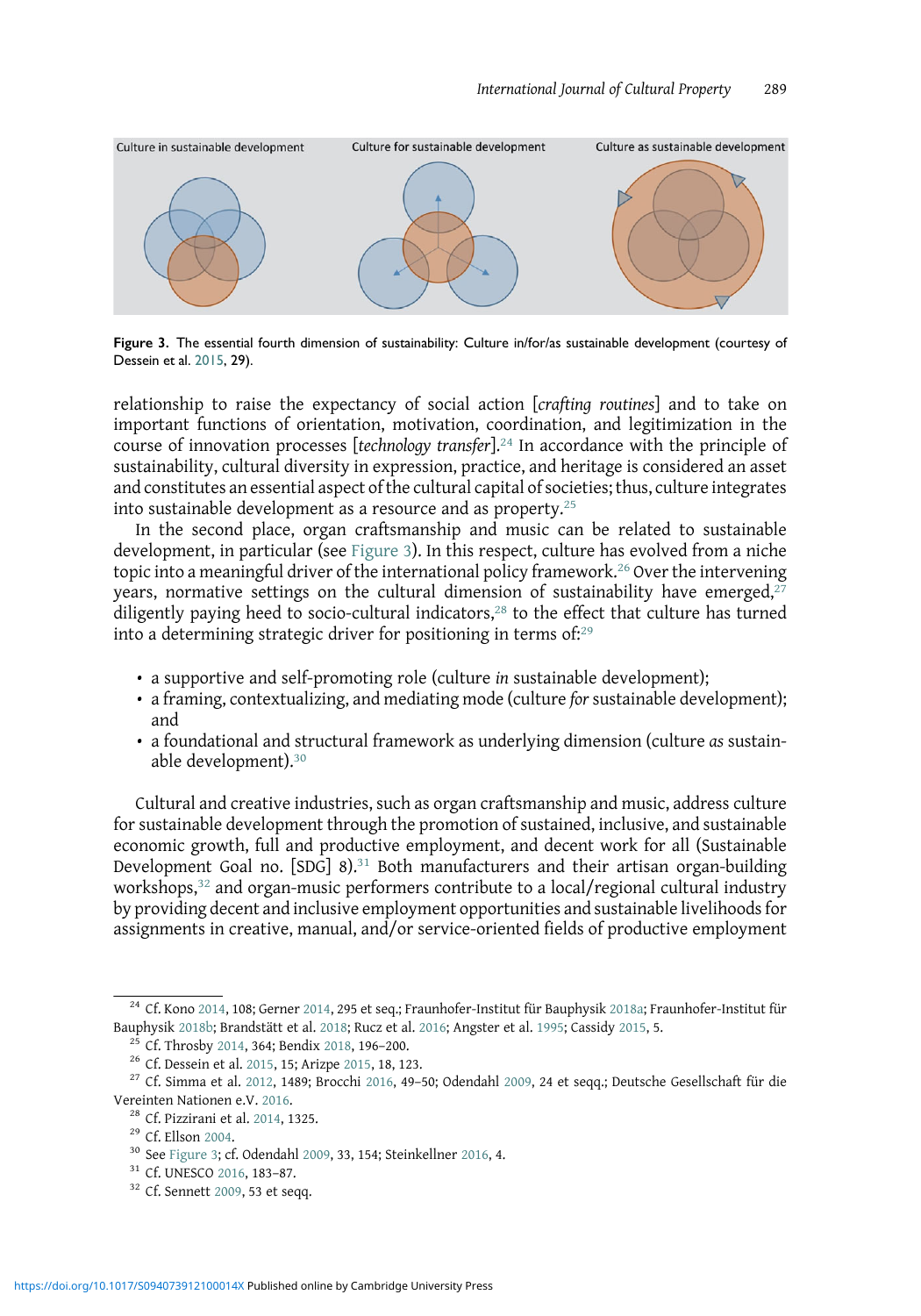and/or decent work, such as cultural tourism and heritage conservation.<sup>33</sup> Thus, higher levels of economic productivity are to be achieved through diversification, technological upgrading, and innovation, including through a focus on high value-added and laborintensive sectors (SDG Target 8.2) and development-oriented policies that can be promoted to support productive activities, decent job creation, entrepreneurship, creativity, and innovation and to encourage the formalization and growth of micro-, small-, and medium-sized enterprises, including through access to financial services (SDG Target 8.3).<sup>34</sup>

More significantly, the intangible heritage of organ craftsmanship and music displays culture as sustainable development by making cities and human settlements inclusive, safe, resilient, and sustainable (SDG 11).<sup>35</sup> Notably by merging performing with the tangible aspects of a reasonable momentum, promising assets are available to strengthen efforts to protect and safeguard the world's cultural and natural heritage accordingly (SDG Target 11.4).<sup>36</sup> Organ craftsmanship is closely attributed to specialized knowledge [quality-driven] and practices  $[a\text{bility}]$  concerning nature and the use of resources.<sup>37</sup> Preferably applying wooden materials – that is, as "most used and most critical material in pipe organ construction … for all of the major internal parts: the wind-chests, which house the mechanisms necessary to control the pipes, the bellows, and the wooden pipes $\frac{38}{3}$  – since affordable construction components bear anticipated environmental impacts – that is, through carbon capture and sequestration – in the safeguarding of intangible cultural heritage, both in the past and in the present. Thus, taking urgent action to combat climate change and its impacts (SDG 13) has always been on the unwritten agenda of responsible organ builders for pure ecological sensitivity and economic necessity.<sup>39</sup> Resulting from an awareness of, as well as the regulation of, harmful or ethically problematic resources for components – for example, lead, ivory, or toxic adhesives – these materials are either on decline or being managed responsibly. In addition, given the fact that organs are comparably long-lasting instruments, thus, opting for "the best and most durable materials is crucial for a pipe organ. For such a complex and costly instrument that should last for centuries, investing in quality materials is a must."<sup>40</sup> Raising awareness vis-à-vis strengthening [community-based] resilience and adaptive capacity to natural disasters and climate change (SDG Target 13.1) are effectively promulgated through international stakeholder dialogues, music performances, and on-site symposia.

Ensuring inclusive and equitable quality education and promoting lifelong learning opportunities for all are part of the job descriptions of both organ builders and performing organists (SDG 4). $41$  They are artists, supply-chain, production, and event-marketing managers, controllers, sales experts, and administrators simultaneously. Moreover, changing the technical and interpretative requirements calls for highly motivated youth and adults who have relevant skills, including technical and vocational skills, for employment, decent jobs, and entrepreneurship (SDG Target 4.4). $42$  Transmitting outstanding craftsmanship and artistic interpretation beyond cultural boundaries within a globalized context $43$  demands a

<sup>&</sup>lt;sup>33</sup> Cf. Krämer et al. [2017](#page-24-0); Tittelbach 2017.<br><sup>34</sup> Cf. Schorlemer and Maus [2018,](#page-23-0) 27 et seqq.<br><sup>35</sup> Cf. UNESCO [2016](#page-24-0), 191.<br><sup>36</sup> Cf. Schorlemer et al. [2018](#page-25-0), 27 et seqq.<br><sup>37</sup> Cf. Sennett [2009,](#page-23-0) 241 et seqq.<br><sup>38</sup> See Committee fo instance, Vogel [2019](#page-24-0).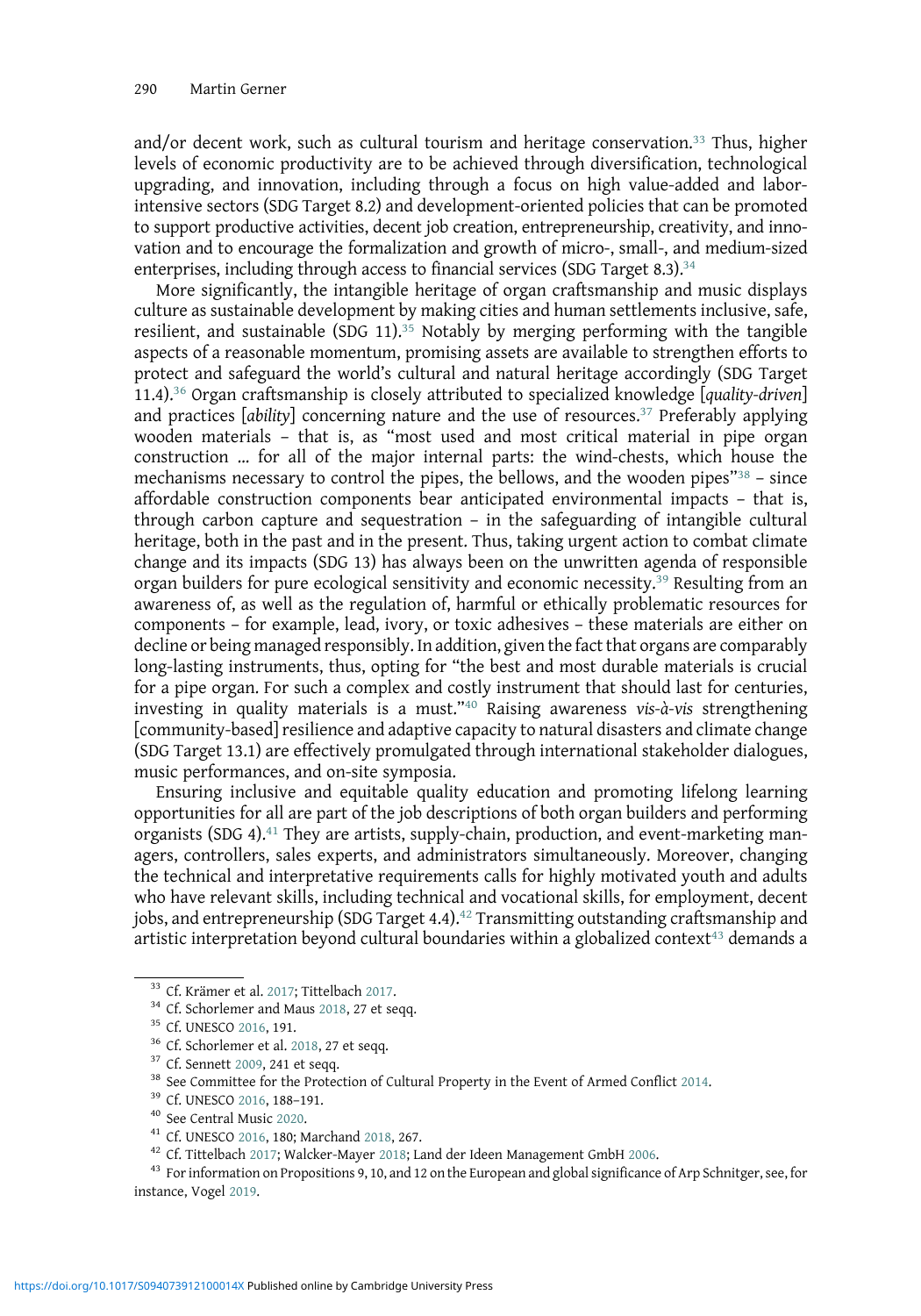

Figure 4. Nexus of Sustainable Development Goals (SDG) with organ craftsmanship and music (courtesy of Division for Sustainable Development Goals [2014](#page-20-0); Division for Sustainable Development Goals [2018](#page-20-0)).

sense of acquired knowledge and skills needed to promote sustainable development and an appreciation of cultural diversity (SDG Target 4.7) (see Figure 4). $44$ 

#### Intangible cultural heritage aspects of organ craftsmanship

It is organ craftsmanship and music that has tremendously shaped Germany's musical landscape and instrument-making industries for centuries. Thus, there are numerous related traditions in the country. What makes organ craftsmanship and music unique is the fact that both are closely intertwined. This is primarily because each instrument is designed and created specifically for the architectural space or context in which it is played. Consequently, each organ performance is a triple statement made by the organ builder, the performing artist, and the ambience. Hence, spatial reference is of the utmost importance.<sup>45</sup>

As a result, there are highly specialized knowledge and technical skills related to the practice that have been developed by ingenious craftspeople, composers, and musicians collaborating over time. This process of reciprocal and collaborative value adding has made these context-bound, mostly informally transmitted knowledge and skills significant markers of group identity.<sup>46</sup> Taking the example of intonation as the tonal tuning of an organ, it needs to be investigated to which extent there is meaningful influence of adopting, making use of, and transmitting technical knowledge on developing specific sets of social identity of organ builders. In a similar vein, it may be discussed whether there are interdependences between the existing identities and the specific modes of dealing with know-how transfer in trade-related – that is, manually dominated – professions. $47$ 

Trans-cultural and almost universal by its very nature, organ music is a widespread language that primarily recreates a balance of mind and is therefore prone to foster interreligious understanding across denominations or inclinations.<sup>48</sup> Organs are being built and played in manifold contexts around the globe, often beyond faith-based institutions representing Christianity.<sup>49</sup> Constructing and playing an organ is primarily about its sound and music and, to a lesser extent, about disseminating missionary content; this idea becomes plausible when taking into account the increasing variety of organs being built beyond

<sup>&</sup>lt;sup>44</sup> See Figure 4; cf. Tittelbach [2017.](#page-24-0)<br><sup>45</sup> UNESCO [2017b,](#page-24-0) 20.<br><sup>46</sup> Cf. Gerner [2013,](#page-20-0) 14.<br><sup>47</sup> Cf. UNESCO [2017b;](#page-24-0) Janke [2018.](#page-21-0)<br><sup>48</sup> Cf. Frühauf [2012;](#page-20-0) Sadoh [2017](#page-23-0); Sadoh [2004,](#page-23-0) 42-74.<br><sup>49</sup> Taking a closer look at the comprehens instance, it becomes evident that more than 140 organs are built in secular concert halls and an additional 30 organs in privately-owned premises. Countries include China, Taiwan, Oman, Malaysia or the Philippines that are highly diverse landscapes in terms of culture and confession. Cf. Johannes Klais Orgelbau GmbH & Co. KG [2020a](#page-21-0); Johannes Klais Orgelbau GmbH & Co. KG [2020b.](#page-21-0)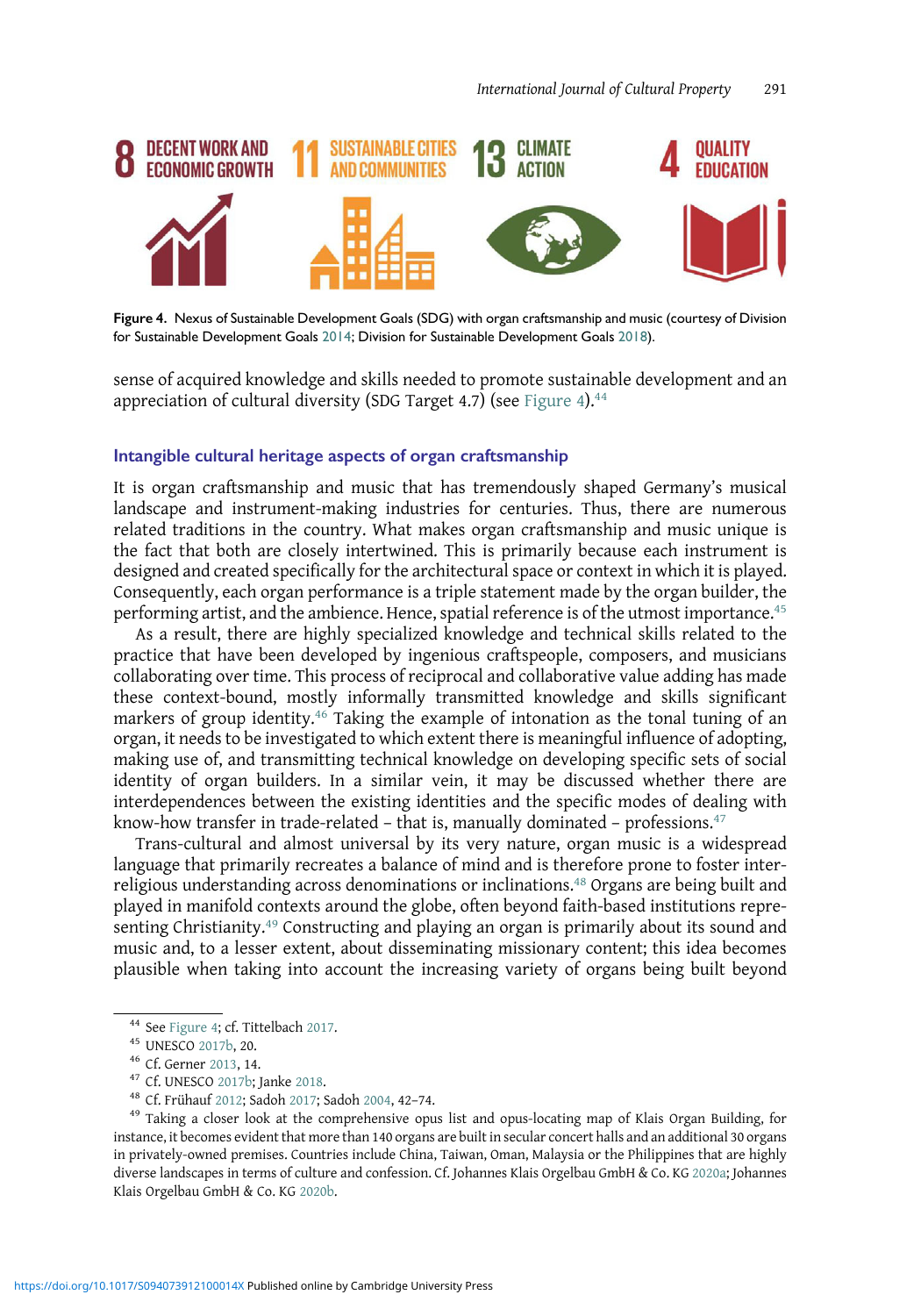

# organ craftsmanship and music = intangible cultural heritage of humanity

Figure 5. Characteristics of organ craftsmanship and organ music for intangible heritage inscription (provided by the author).

purely religious contexts – in concert halls, for instance.<sup>50</sup> Even though mostly associated with church services, concerts, and modern cultural events, organ music is additionally performed during important community-building festivities or highly contextual niches or hot spots. For instance, Johann Sebastian Bach's Toccata and Fugue in D minor (BWV 565) is certainly not only considered one of the most famous works in the organ repertoire, proven by overwhelming reception in terms of interpretation, transcriptions/arrangements or recordings, but, at the same time, it serves as a sample of the quintessential, one-and-only, intuitive organ sound.<sup>51</sup> There are 400 medium-sized establishments of craftspeople in Germany that guarantee its viability, visibility, and transmission as well as some larger family-owned workshops. Materialized technical and artistic know-how is transmitted in a dual way, through a direct teacher-student experience, complemented by a training experience in vocational schools and/or universities. In such a way, apprentices gain multifaceted practical experience through organ-construction workshops and indispensable theoretical knowledge in vocational training schools at the same time.<sup>52</sup> Sensitizing efforts for safeguarding organ-building culture and music between tradition and innovation further include teaching at universities and music academies through conferences and presentations via the media (see Figure 5).<sup>53</sup>

<sup>&</sup>lt;sup>50</sup> Personal communication with Tobias Haase; cf. Haase 26 March [2019;](#page-21-0) Klais [2019a.](#page-22-0)<br><sup>51</sup> Cf. ARP SCHNITGER Institut für Orgel und Orgelbau an der Hochschule für Künste Bremen [2014.](#page-18-0)<br><sup>52</sup> Cf. Marchand [2008](#page-22-0), 248 et seqq.<br><sup>5</sup> [2017](#page-21-0); Schwarz [2018;](#page-23-0) Waldkircher Orgelstiftung [2018a](#page-25-0); Waldkircher Orgelstiftung [2018b;](#page-25-0) Waldkircher Orgelstiftung et al. [2018](#page-25-0); Waldkircher Orgelstiftung et al. [2018c](#page-25-0); Keggenhoff [2018;](#page-21-0) Kaufmann [2018](#page-21-0), 11–13.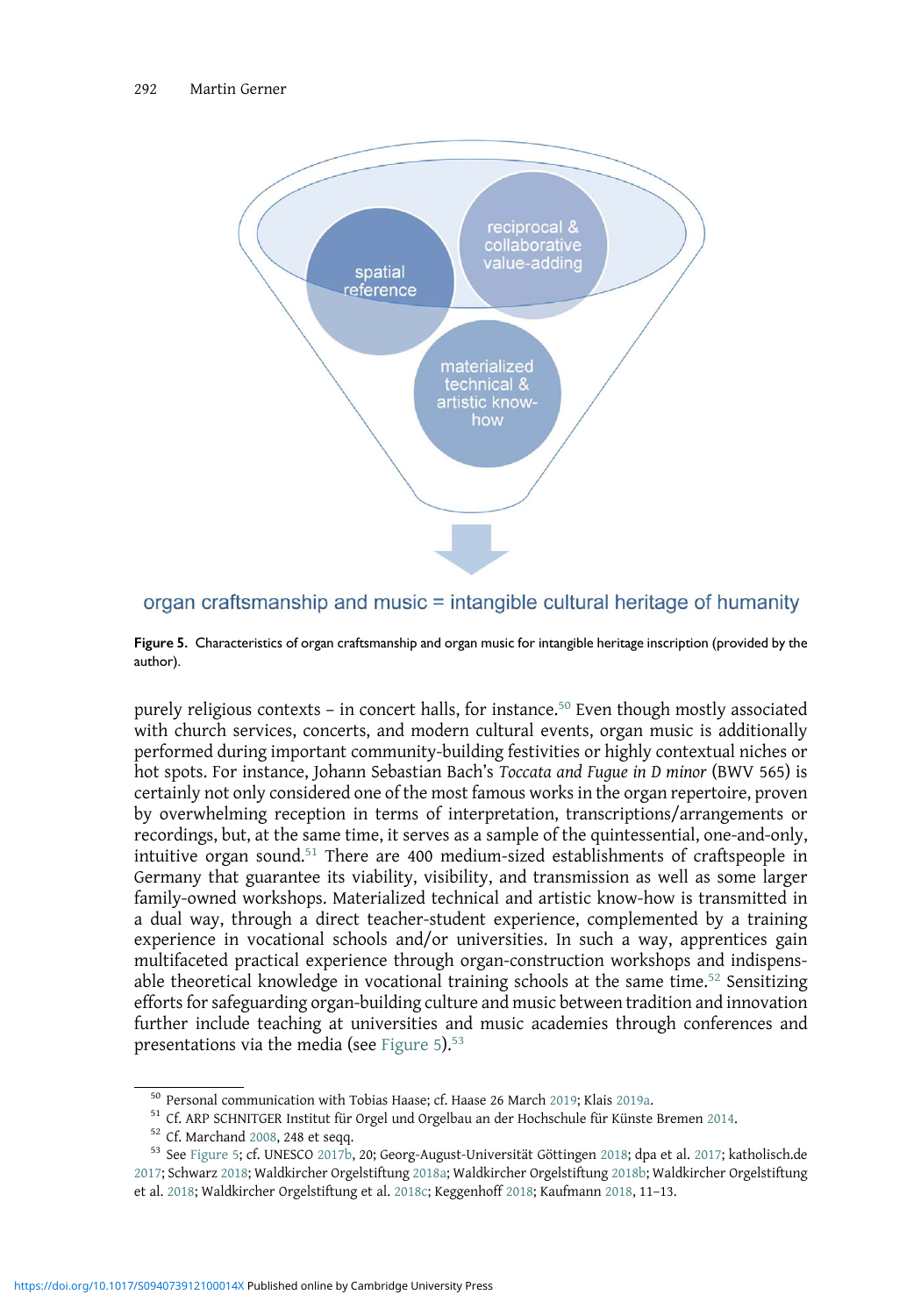

Both the shift of perspective toward craftsmanship and the valuation of implicit knowledge underline the tremendous sustainability and innovation potential that originates from materialized know-how. Based on a firm cultural and historic foundation, excellence in craftsmanship may successfully evolve. Both know-how and tacit knowledge play a vital role because of the fact that acquiring know-how and excellence influences people's identity and gives distinction to their newly created items of property. Assuming that excellence does not arise from perpetuation and replication but, rather, from continuing creation, items of craftsmanship evolve within frictions of tradition and innovation.<sup>54</sup> Approving organ craftsmanship and music for intangible cultural heritage of humanity has several motivations, which are illustrated in Figure 6.

Taking into account the described dual context of cultural sustainability and intangible cultural heritage, the intention is to elucidate how the inscription of organ craftsmanship and music – representing explicit prototypes of each context – in UNESCO's Representative List of the Intangible Cultural Heritage of Humanity has influenced the perception and self-concept of organ craftsmanship and music, both in theoreticintellectual and virtual terms? Including organ craftsmanship and music in UNESCO's Representative List of the Intangible Cultural Heritage of Humanity amounts to the following research propositions:

<sup>54</sup> See Figure 6; cf. Georg-August-Universität Göttingen [2018;](#page-20-0) Deutsche UNESCO-Kommission [2018a.](#page-19-0)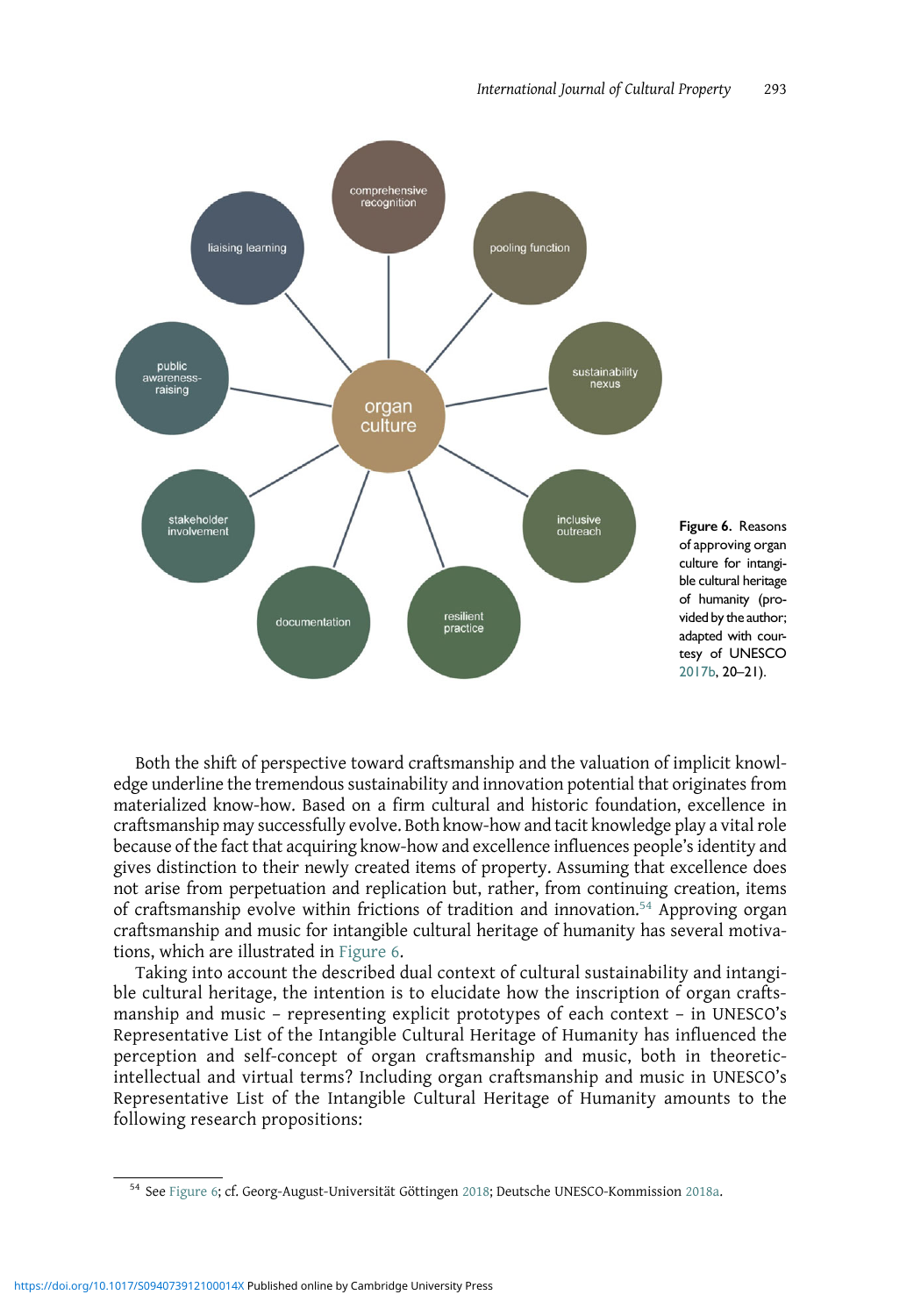

- appreciating sustainable value creation vis-à-vis the quadruple bottom-line of addressing economic, environmental, societal aspects of sustainability, adding culture "as a more or less self-standing or freestanding fourth pillar"; 55
- claiming substantial rights for safeguarding and invoking/activating heritage;<sup>56</sup>
- enhancing visibility of performing organists, assigned organ builders, frequent practitioners, and nominated organ experts; and
- enabling the passion and self-positioning of organ craftsmanship and music. $57$

Narrative first-hand accounts with two organ craftspeople/organ builders have been conducted as expert interviews – that is, assessment referring to highly productive sources in case studies for eliciting valuable, directly relevant information for tendency-finding analysis.<sup>58</sup> Conducted in a semi-structured way, these interviews are evaluated in line with the principles of qualitative data analysis.<sup>59</sup> Selecting diverse interviewees guaranteed holistic insights on the issues and served to demonstrate different experiences and opinions.<sup>60</sup> Hence, interviewed experts – that is, individuals firmly rooted in specific functional or experiential knowledge systems that are clearly delimitable by issue. This allowed me to structure their particular notions and interpretations of the sphere of action in a concise, activating, and connecting manner compared to other individuals,<sup>61</sup> who had different, welldefined expertise.<sup>62</sup> The envisaged interviewees were craftspeople/organ builders in management positions in regional or international business contexts, and these interviews allowed me to obtain elucidating, up-to-date information through confidential facts and figures as well as to examine underlying notions and perceptions of organ craftsmanship and music.<sup>63</sup> Given these research propositions, the four focal issues illustrated in Figure 7 were represented, analyzed, and assessed in the questionnaire.

<sup>55</sup> See Elkington [2002](#page-20-0), 69 et seqq.; cf. Jeurissen [2000](#page-21-0), 229; Pizzirani et al. [2014](#page-23-0), 1324; Deutsche Gesellschaft für die Vereinten Nationen e.V. [2016](#page-19-0); International Criminal Court [2016](#page-21-0), 324; Fischler [2014,](#page-20-0) 18; Dessein et al. [2015,](#page-19-0) 24–25,

 $^{56}$  Cf. Silverman et al. [2017,](#page-23-0) 14; Escallon [2017](#page-20-0), 66; Stefano [2012](#page-24-0).<br>  $^{57}$  See Figure 7; cf. Kaufmann [2017.](#page-21-0)<br>  $^{58}$  Cf. Interview with Philipp Klais, Bonn, 7 August 2018; Interview with Kristian Wegscheider, Dresden, 2018; cf. Wegscheider [2018b](#page-25-0); Klais [2018c](#page-22-0).<br><sup>59</sup> Cf. Kuckartz [2016](#page-22-0), 97 et seqq.; Helfferich [2011,](#page-21-0) 55 et seqq.; Atkinson [2017](#page-18-0), 136 et seqq.<br><sup>60</sup> Cf. Meffert et al. [2014,](#page-22-0) 24.<br><sup>61</sup> Adapted from Bogner et al. [2014](#page-19-0), 13, 15.<br><sup>62</sup>

Strauss [1998](#page-24-0).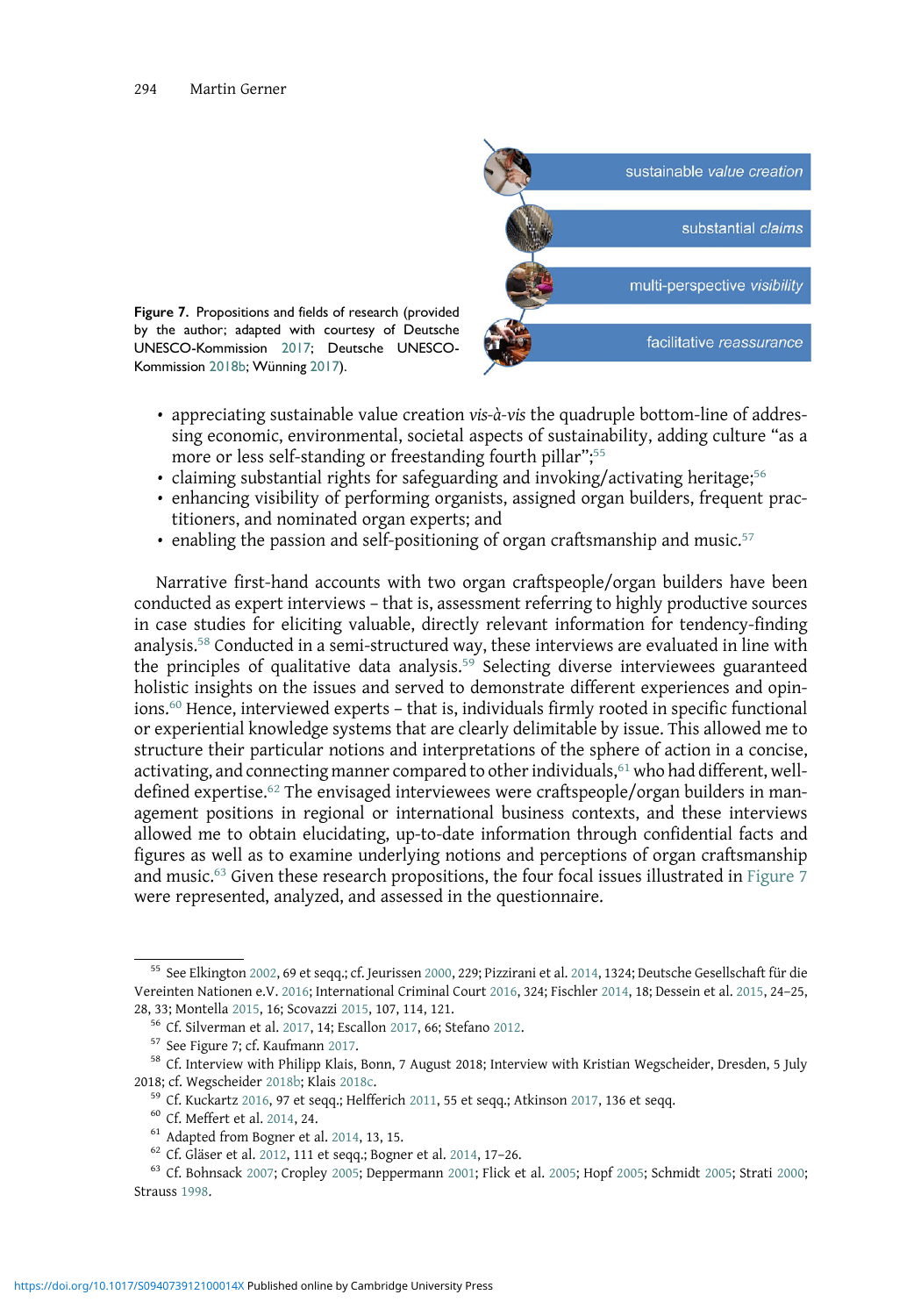Differing in size, product-service portfolio, number of employees, sales'revenue, business philosophy and historic stages, the two company profiles representative of organ craftsmanship and music were selected according to a twofold scope/outreach:

- Kristian Wegscheider of Orgelbau Wegscheider Dresden was chosen as an interviewee because he provides a rather regional perspective of organ craftsmanship;<sup>64</sup> and
- Philipp Klais of Orgelbau Klais Bonn was chosen as an interviewee because he provides an international perspective of organ craftsmanship.<sup>65</sup>

Orgelbau Wegscheider Dresden is a medium-sized workshop of organ craftsmanship owned by Kristian Wegscheider. Founded as spin-off in 1989 in the aftermaths of German Democratic Republic, the company comprises 17 employees, today generating an annual sales' revenue of one million euro. Due to crafting tradition, individual socialization, preferred organ style, and the specific ratio of new design in favor of historically informed restoration, the company's managing director is particularly committed and dedicated to the Baltic region. Moreover, the workshop's business philosophy can be described as decent, partially understated, and highly professional in terms of materials/resources used and traditional techniques applied; each instrument is one of a kind; irregularities both in surface finish and length/width of scale are purposefully applied and intended in order to prevent the resulting instruments from inanimate perfectionism. It follows from the specific understanding of cultural-artistic diversity: organs are dialects that originate from creative expression within limits. Thus, organ craftsmanship [Orgelbaukunst] is interpreted as an art form exclusively evolving within confined spaces;<sup>66</sup> if necessary, those limits can be redefined or stretched to a certain extent only. Projects are primarily run at the regional level within Germany and, in selected cases, beyond. The company's range of operations is within Europe, extending to Vienna/Austria, the former German-speaking parts of Poland, Iceland, representing the organ culture native to northern Germany, or the Czech Republic with its Bohemian tradition. Innovation is the embodied reminiscence and rediscovery of ancestors' manual and intellectual know-how. In contrast, innovation defined as technological progress – for example, making use of digitization through CAN-Bus [controller area network] interfaces or electronically supported combination pistons/buttons or sequencers on the organ console – but this is considered less significant; hence, mechanical solutions are preferred. Restoring and preserving historic masterpieces often requires collaborative efforts; thus, the company is open-mined to business joint ventures. According to the principle of all for one and one for all, some seminal restoration projects – both independent and collaborative – have been accomplished in Dresden, Hamburg-Neuenfelde, Stralsund, Merseburg, Lengefeld, and Harbke, to name just a few.<sup>67</sup>

Orgelbau Klais Bonn, or, more precisely, Johannes Klais Orgelbau GmbH & Co. KG, represents a family-owned company, currently headed by Philipp Klais in the fourth generation. The medium-sized workshop of organ craftsmanship comprises 64 employees, including 12 trainees, with an annual sales' revenue ranging from between 6 and 9 million euro is prestigious and rich in a long-term crafting tradition dating back to 1882. Distinct periods of style, design, and/or degree of technical innovation in craftsmanship correlate with the particular affinity of respective workshop principals. Whereas projects had predominantly been realized within Germany until the late 1990s, the company's global

<sup>&</sup>lt;sup>64</sup> Cf. Wegscheider, [2018a](#page-21-0); Wegscheider [2018b.](#page-25-0)<br><sup>65</sup> Cf. Klais 2018a; Klais [2018b](#page-21-0); Klais [2018c;](#page-22-0) Johannes Klais Orgelbau GmbH & Co. KG [2018;](#page-21-0) Krämer et al. [2017;](#page-22-0) Deutsche UNESCO-Kommission [2018c;](#page-19-0) Schlegelmilch [2017](#page-23-0); Gassmann [2020.](#page-20-0)<br>
<sup>66</sup> Cf. Wegscheider [2018b.](#page-25-0)<br>
<sup>67</sup> Cf. Wegscheider 2018b.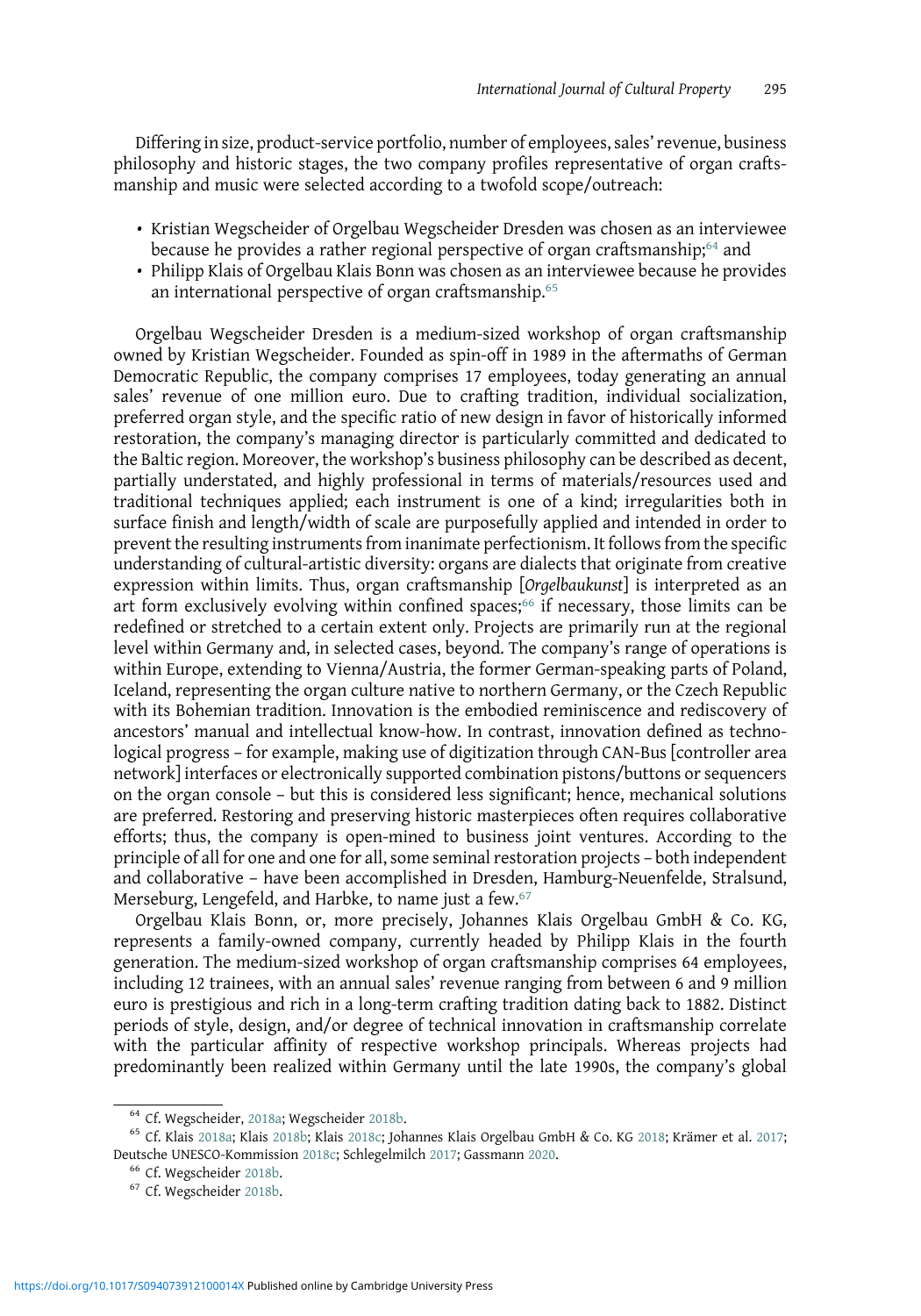expansion has increasingly shifted the company's strategic direction since the beginning of the 2000s. In addition to its neighboring European countries, with the exception of France, critical market shares are held in the Asian countries of China, Taiwan, and South Korea and, in particular, in North and South American and Latin American countries and selected in countries of the Middle East, such as Oman and Israel. Both secular concert halls and sacred sites have commissioned organs;<sup>68</sup> churches still outweigh concert halls by far, even though there is reasonable momentum and promising business opportunity for the latter, stimulated through highly prestigious and visible lighthouse projects, such like Elbphilharmonie in Hamburg, the Kölner Philharmonie in Cologne, the Symphony Hall Birmingham, the Philharmonie im Gasteig in Munich, and the Georg-Friedrich Händel-Halle in Halle/Saale, Germany.

Considering the volume of each manufactured instrument, Klais organs resemble multipurpose masterpieces that are extraordinarily rich in timbres of stops.<sup>69</sup> Following the ideal of a complex tonal sound sculpture, recombining/blending stops renders possible the variety of artistic styles, pluralistic performing characters, and the broad range of instrumental literature, on the one hand, and a certain mainstream standard for renowned, frequent organ performers, on the other. An organ's sound pattern is adapted to the room acoustics by intonation; sometimes, specific tone colors/stops/registers are commissioned or donated to taste in order to add a supplementary culture-bound touch. Constructing new and maintaining existing instruments is at the core of the business activities; restorations do play a vital role at the aficionado level.

To conclude, on the one hand, organ builders are past-bound custodians of cultural heritage of craftsmanship practices with broker qualities to the present, which becomes particularly manifest when preserving and restoring masterpieces of organ craftsmanship by applying traditional techniques. On the other hand, organ builders are value-based, future-thinking visionaries gifted with both true intuition of technological process innovation and entrepreneurial talent for continuing workshop existence. This past-presentfuture continuum of organ craftsmanship notably coincides with the notion of cultural sustainability in the context of intangible cultural heritage – that is, intergenerationally shared practice for enhancing social creativity and fostering sustainability transformation in organizations.<sup>70</sup>

# Experts' takes on organ craftsmanship

In reference to the earlier claims, four corresponding fields of research were considered for the experts' comments and opinions: sustainable value creation, substantial claims, multiperspective visibility, and facilitative reassurance.

## Appreciating sustainable value creation

"Craftspeople operating in organ workshops live up to passionate nerds in their professional lives, they are fully convinced, truly inspired and highly specialized aficionados."<sup>71</sup> The valueadding scope of organ craftsmanship can be defined as a creative and contemporary reflection of translated or transmitted organ-building know-how in all its occurring facets by adapting to changing cultural landscapes, by requiring a historically informed attitude of respectfully dealing with instruments from the past in different regional settings, by

<sup>&</sup>lt;sup>68</sup> Cf. Krämer et al. [2017](#page-22-0).<br><sup>69</sup> Cf. Krämer et al. 2017.<br><sup>70</sup> Cf. Böhm [2013](#page-19-0); Miklós [2010;](#page-22-0) Kreienbrink [2021.](#page-22-0)<br><sup>71</sup> Kristian Wegscheider; see Wegscheider [2018b](#page-25-0).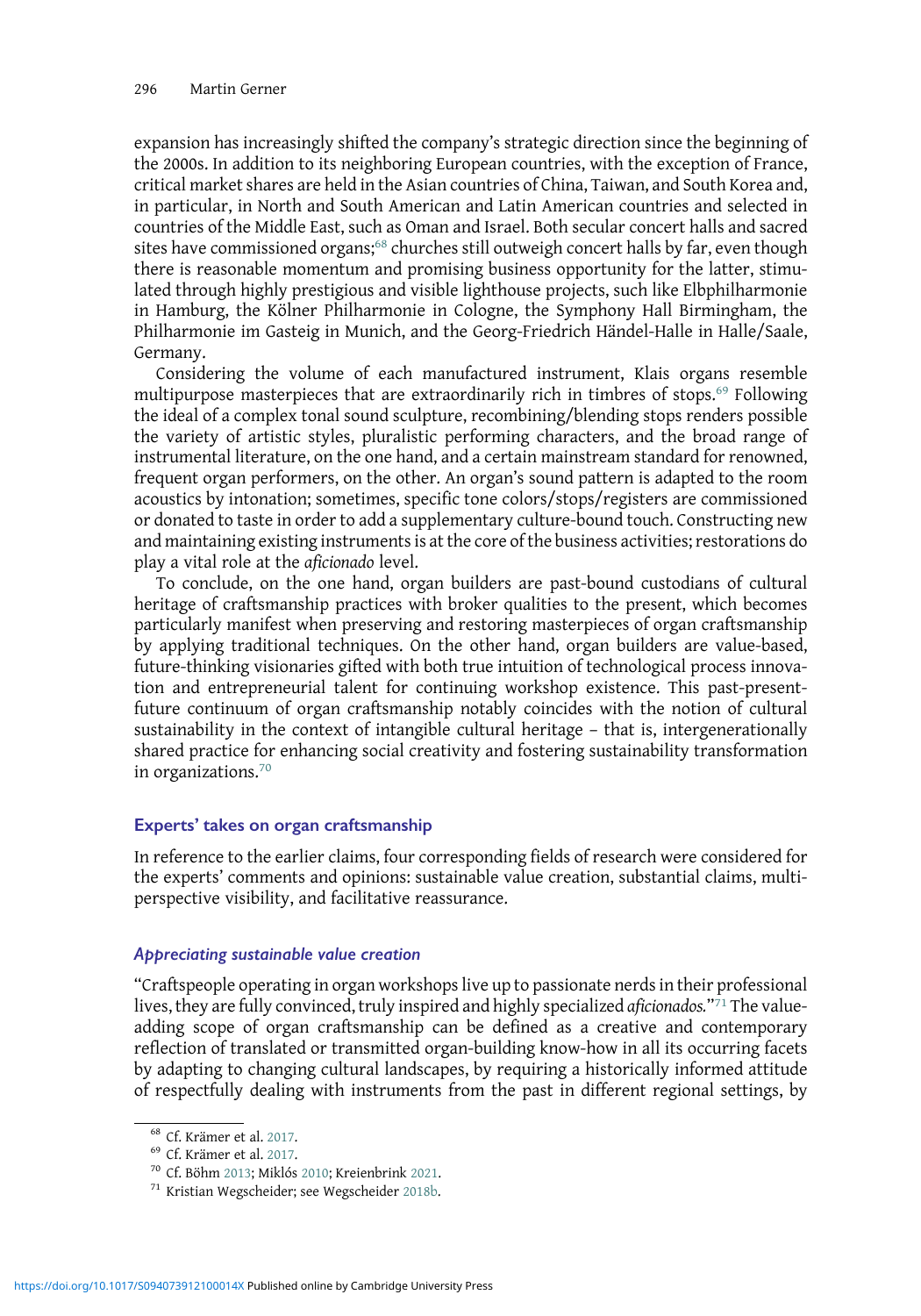merging the two organ strands of artistic creation with manual perfection, and through making sounds tangible/perceivable.<sup>72</sup> Reconciling craft with art requires the certain *charming* vagueness or fuzziness<sup>73</sup> that combines perfection orientation with intentional irregularities simultaneously. Put bluntly, too much perfectionism may potentially extinguish aura.

The business values lived up to in the context of organ craftsmanship comprise grassroots' values – that is, respect in terms of fostering teamwork, coping with diversity of opinions, taking responsibility for resources and cultural contexts, articulating a traditional orientation, and convincing leadership in artistic expression, true ambition, specialized task-sharing, and a sense of cooperation/collaboration. The involved sustainability aspects are closely related to the leading principle/core activity of organ craftsmanship – that is, building instruments in a forward-looking manner, which requires the utmost duration of ecologically harmless materials in terms of environmental sustainability, adequate remuneration and locally effective policies in terms of societal sustainability, and conveyed cultural knowledge and know-how in terms of cultural sustainability, involving enthusiasm of and for performing culturally adapted music without the need for currying favor. In order to maintain a well-balanced intuition for handling such unique value chains, renowned organ builders are concerned with retaining control of their complex processes of value creation. In other words, outsourcing services or value-adding steps are associated with losing competence over generations.<sup>74</sup>

The dual inscription of organ craftsmanship in conjunction with organ music represents the ideal synthesis of artwork with manual crafting techniques [synthesis of the arts], thus combining sacred and/or secular interiors with dedicated spaces for music performance.<sup>75</sup> In this respect, "constructing organs is barely considered as business model with the primary objective of value creation, but the professionalized passion to build instruments that reach people in liturgically, regionally and culturally adapted contexts."<sup>76</sup> Hence, the masterpieces epitomizing organ craftsmanship mainly date back to the seventeenth century and are typically bound to central Europe.

The ever-prevailing challenge of organ craftsmanship lies in the specific technology of handling a huge mechanical dimension. Thus, the key aspects of manual abilities [handwerkliches Erfahrungswissen] connected with organ craftsmanship encompass universal manual crafting abilities and specific expert skills of the so-called touché; $\bar{7}$  intellectual abilities comprise profound artistic and musical understanding, a service-oriented attitude for guiding/consulting customers and organists, a manually and historically informed awareness, and the capacity for correlating recent/novel paradigms or developments/evolutions in craftsmanship with a state-of-the-art cultural organ landscape.<sup>78</sup> As Philipp Klais explains, "[t]he most important intellectual ability in the context of organ craftsmanship is imagining the tonal language in advance through learned techniques and lot of implemented experience."<sup>79</sup> This is why the distinction between tangible and intangible, and artistic and technical/crafting, aspects in the course of creating value appears to be artificial and arbitrary; hence, more important than classifying is the conclusion that organ craftsmanship and organ music are both facilitating services, $80$  they can be characterized by the

<sup>&</sup>lt;sup>72</sup> Cf. Rucz et al. [2015](#page-23-0); Angster et al. [2017,](#page-18-0) 16; Angster [2020](#page-18-0), 11 et seqq.<br>
<sup>73</sup> See Wegscheider [2018b](#page-25-0).<br>
<sup>74</sup> Philipp Klais; see Klais [2018c;](#page-22-0) cf. Mörchen [2021.](#page-22-0)<br>
<sup>75</sup> Cf. Klais [2019b.](#page-22-0)<br>
<sup>76</sup> Philipp Klais; see Klais [2018](#page-25-0)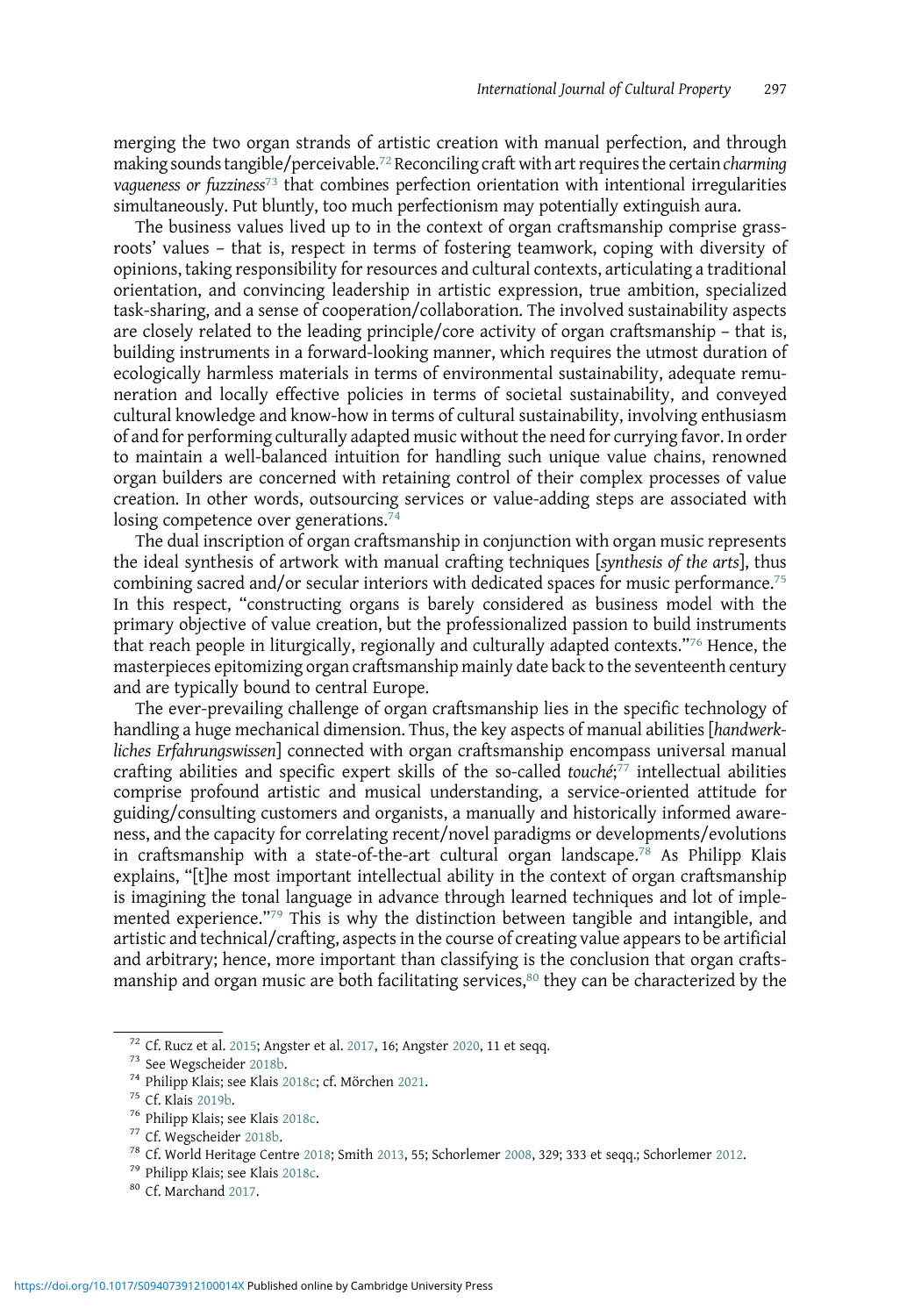uno-actu principle – that is, adding value while instantly doing something, such as crafting instruments or performing music.<sup>81</sup>

# Claiming substantial rights for safeguarding and invoking/activating heritage

The corporate mandate of safeguarding heritage is very much intertwined with the workshop philosophy, $82$  since synthesizing/reconciling aspects of art with craftsmanship is at the core of the heritage-listing agenda: "First, organs are treasures of animation; they must to be used and played. Second, organs are unbiased brokers; they can liaise with people through emotions. Third, organs are change agents; they may instantly shift recipient's habits and needs."<sup>83</sup> The expectations associated with the inscription of organ craftsmanship and music include raising awareness and attention in order to increasingly take notice of organs as music, not necessarily as faith-based instruments, $84$  contributing to business success, requesting rewarding opportunities in vocational training – for example, Oscar-Walcker-Schule in Ludwigsburg<sup>85</sup> - and addressing regular or extraordinary public-sector financing.

As Kristian Wegscheider stated, "[t]hese steps have gradually changed the organ's image in order to make queen or king approachable, tangible and inviting – in few words: lifting it from the distant platform."<sup>86</sup> The intangible impacts induced by the listing – that is, beneficial responsibility or accountability effects, such as reputational gains or making organ craftsmanship and music publicly available, clearly outweigh tangible/material effects – that is, beneficial changes in economic terms, such as demand, order situation, or sales revenue; in a nutshell, listing is associated more with obligation than with award or coronation even!

The personal involvement and commitment in safeguarding organ craftsmanship is indispensable;<sup>87</sup> it includes close personal ties, get-togethers on a regular basis, stakeholder dialogues, and public relations for image/sponsoring purposes, coordination among performing artists and music colleges or academies of music, communicating success stories, using role models as best practices for shifting roles and recipient's habits and needs, making sure instruments are accessible and played well, and inspiring brokers or mediators for congregations in spiritual transformation.

The individual accentuations are considered the only viable, self-reliant option to create momentum and to run self-contained activities of making the organs approachable and inviting in a down-to-earth manner, $88$  as well as safeguarding policies, including programs for younger target groups, walk-in access, real organ-touching experiences, and a uniform inventory of both organs and company workshops.<sup>89</sup> Hence, the main associations of both craftspeople and practitioners, such as the Vereinigung der Orgelsachverständigen Deutschlands (German Association of Organ Experts, VOD), the Gesellschaft der Orgelfreunde (Society of Friends of the Organ), the Bund Deutscher Orgelbaumeister (Federation of German Organ Builders, BDO), and the Internationale Arbeitsgemeinschaft für Orgeldokumentation (International Association for Organ Documentation, IAOD), are only marginally

<sup>&</sup>lt;sup>81</sup> Cf. Klais [2018c](#page-22-0); Marchand [2016](#page-22-0).<br><sup>82</sup> Cf. Sennett [2009,](#page-23-0) 286 et seqq.<br><sup>83</sup> Kristian Wegscheider; see Wegscheider [2018b](#page-23-0).<br><sup>84</sup> Cf. Krämer et al. [2017](#page-25-0).<br><sup>85</sup> See Oscar-Walcker-Schule 2018b; Oscar-Walcker-Schule [2018a](#page-22-0); Kauf

<sup>&</sup>lt;sup>88</sup> Cf. Sennett [2009,](#page-23-0) 1 et seqq.<br><sup>89</sup> Cf. Kares [2018;](#page-21-0) Deutsche UNESCO-Kommission et al. [2018](#page-20-0); Deutsche UNESCO-Kommission [2018b;](#page-19-0) Deutsche UNESCO-Kommission [2018d](#page-19-0).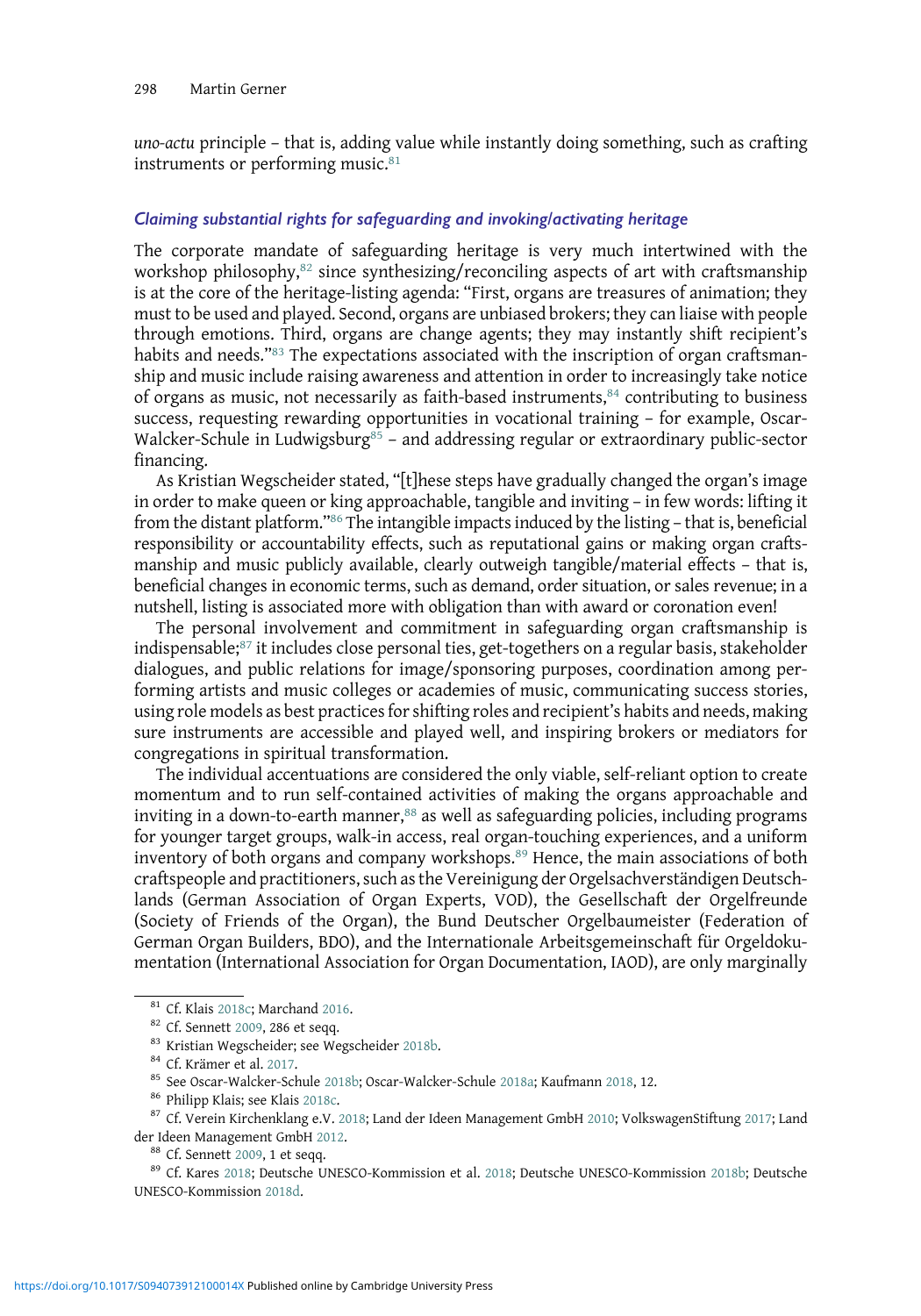involved to date. The role of vocational training is of the utmost importance in order to provide attractive professional opportunities and to transfer know-how and enthusiasm for organ craftsmanship, complying with the three most essential requirements of quality, sustainability/future thinking, and passion.<sup>90</sup>

The unique selling proposition for the future can be described as intrinsically driven, self-reliant, and authentic positioning that will ultimately result in higher standards and value propositions. Moreover, organ craftsmanship and music enable substantially floating spaces with sound by requiring only one single player, which tremendously facilitates the making collective experiences. As Philipp Klais shared, "[t]here is hope that inscribing organ craftsmanship raises awareness and attention at the same time in order to increasingly take notice of organs as music and not necessarily as old-fashioned, faith-based instruments."<sup>91</sup>

# Enhancing visibility of performing organists, assigned organ builders, frequent practitioners, and nominated organ experts

Klais also explained that "[o]rgan affiliates are enabling unique collective experiences by floating spaces with sound by one single player only."<sup>92</sup> However, public perception of both organ craftsmanship and music status quo is limited; currently, organ craftsmanship is hardly perceived in public, which is still slightly different to organ music; both are considered niches of cultural-artistic expression, in need of increasing publicity and affection for more embeddedness in modern, diversified and multi-cultural contexts of society;<sup>93</sup> the prospects as intangible heritage remain vague and ambivalent, avoiding the pitfalls to preserve techniques in a museum-like way instead of keeping traditions visibly alive. The value of the intangible cultural heritage of organ craftsmanship and music deserves more sensual attention,  $94$  by highlighting the charm of changing perspectives and resuming universal communication across language barriers; for this purpose, formats need to be customized, including individual lighthouse projects of enjoyable music education,<sup>95</sup> such as performing organ music beyond sacred spaces in unexpected surroundings and in small bits as brilliant, easy-to-digest appetizers.

The stakeholders – that is, performing organists, the assigned organ builders, the frequent practitioners, and the nominated organ experts – are conducive to preserve and promote organ craftsmanship and music.<sup>96</sup> As Kristian Wegscheider shared, "[n]ew formats should be provided in addition to existing ones."<sup>97</sup> Related activities or policies need to be revisited in order to have an impact on enhanced recognition, branding, imaging, and appraisal; recitals need to be offered on a regular basis in a redesigned manner; innovation needs to connect with the conventional, making organ craftsmanship and music sensually tangible.

The intergenerational evolution that has shaped organ building needs to be updated in order that it can contribute to public awareness, perception, and an image for future generations, and this will mainly be achieved by providing attractive apprenticeship opportunities, which will have reciprocal appeal and success, providing adequate pre-selection

<sup>%</sup> Cf. Tittelbach [2017](#page-22-0).<br>
91 Philipp Klais; see Klais [2018c.](#page-22-0)<br>
92 Philipp Klais; see Klais 2018c.<br>
93 Cf. Bach [1753/2014,](#page-18-0) 122; Melsop [2013,](#page-22-0) 3-4.<br>
94 Cf. Sokoliuk [2014.](#page-24-0)<br>
95 Cf. Gutsch [2018](#page-25-0).<br>
96 Cf. Krämer et al. 2017; Waldkirc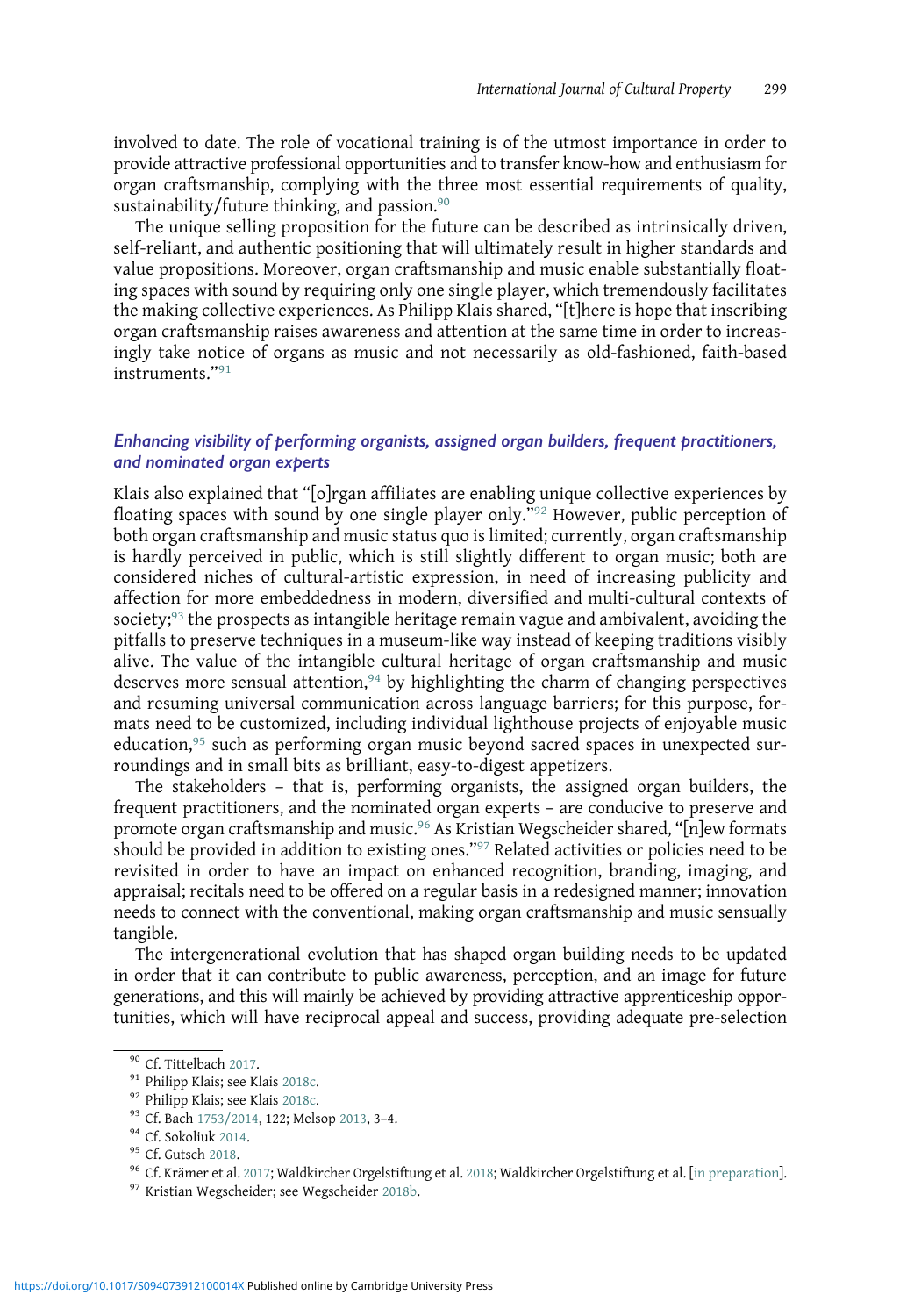of potential candidates and offering conducive mindsets of underlining joy and enthusiasm rather than burden sharing.<sup>98</sup> Hence, as Wegscheider explains, "promoting appeal by embodying authenticity and pride for music is a vantage point."<sup>99</sup> The personalities of craftspeople of organ building are holistically balanced and enthusiastic about the fascination of connecting the intangible with tangible heritage, often adding some sense of eccentric craziness; more of these authentic brokers are called for. In a nutshell, this is the essence for embodied learning.<sup>100</sup>

The catchy and attractive appeal of organ craftsmanship and music vis-à-vis the informed public is mainly induced by its quality of living heritage<sup>101</sup> that bridges the gap between cognitive messages of the spoken word and emotional impacts of music; as a result, it generates promising momentum and potential for stakeholder dialogues among future generations, provides opportunities for accessing important decision makers in politics, business, or the media, and enables broadcasting and best-practice storytelling.

## Enabling reassurance of passion and self-positioning with organ craftsmanship and music

As Philipp Klais revealed, "[b]eing an organ builder is much more associated with gratitude than pride."<sup>102</sup> Moreover, the mastery of organ building is also considered a crossgenerational obligation. Gifted with multiple talents and tasks, craftspeople are sometimes perceived as crazy freaks,<sup>103</sup> who concurrently embody some functions of business people, communication managers, marketing experts, controllers, freelance musicians, or lecturers with managing qualities of balancing leadership and team play, socioeconomic responsibility and accountability, and claims of creative and evocative self-fulfillment. The professional standing or reputation compared to other professions of craftsmanship remains exotic; organ building is frequently attributed to a niche culture for a manageable group of interested/addicted stakeholders from another era. As Kristian Wegscheider puts it bluntly, "the lobbying capital of craftspeople in terms of perception and recognition is rather limited<sup>"104</sup>

The self-image among organ craftspeople in the light of competing companies on the market is based on respect, despite fierce competition; organ craftspeople consider themselves to be enthusiastic, variegated, and diversified artists that either reconcile different historic styles of last resort for sensual enrichment or polarize these styles with their instruments. The requirements and demands articulated by contracting bodies/clients do not exert influence on the company's value proposition, intrinsically driven mindset, or convinced/convicted code of conduct. Put differently, within the guild, understatement is usually recommended – that is, refraining from temptations of mainstream uniformity and compensating identity-based helplessness for solely satisfying external demands.

The business activities from a short-term perspective are assumed to be influenced little by listing organ craftsmanship and music because preserving and promoting heritage is more of a perceived obligation than an opportunity; albeit, positive, disseminating effects and new opportunities are expected, particularly in the context of a company's succession. The changing attitude toward the organ builder's profession in line with the inscription aims at better-qualified and more inspired people. As Philipp Klais explains, "[c]urrently, organ

<sup>&</sup>lt;sup>98</sup> Cf. Wegscheider [2018b](#page-25-0); Marchand [2008;](#page-22-0) Downey et al. [2014,](#page-20-0) 187 et seqq.<br><sup>99</sup> Kristian Wegscheider; see Wegscheider 2018b.<br><sup>100</sup> Cf. Wegscheider [2018b;](#page-25-0) Marchand [2018;](#page-22-0) Downey et al. 2014, 192.<br><sup>101</sup> See Baghli [2004](#page-18-0), 15–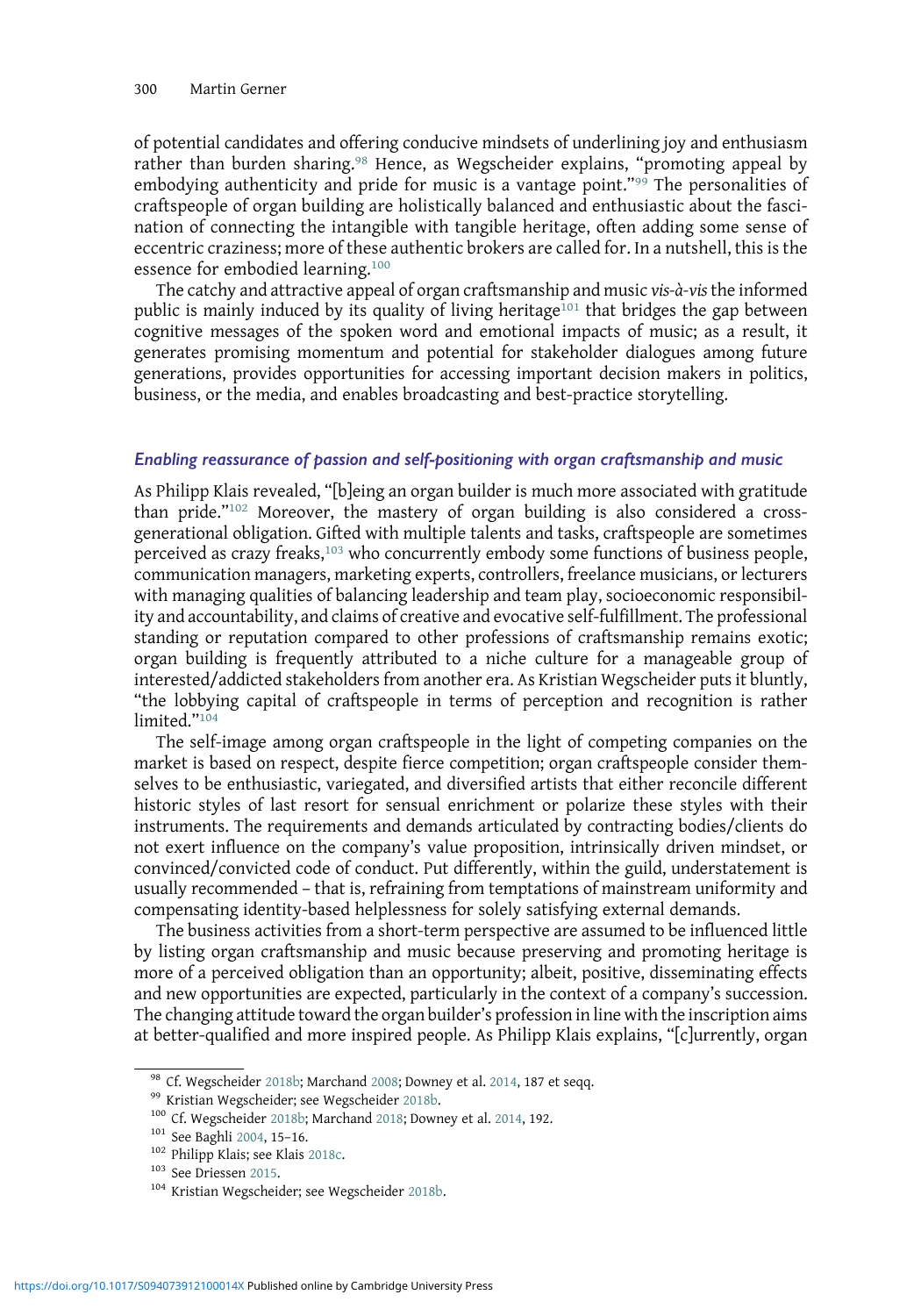culture is a tempting niche that enables creative liberties, particularly with respect to vocational and continuing education."<sup>105</sup>

The message intended for future generations of organ craftspeople is threefold: first, stay addicted to music; second, keep an eye on the details in organ craftsmanship; and, third, promote congregational singing and get-togethers. Making organ craftsmanship futureproof deserves the best, animated people, while increasing both the number and quality of stakeholder groups; this requires reasonable remuneration, attractive continuing education formats, know-how transfer with communicating interfaces, and professional documentation. The general affiliation to both instrument and organ music from an organ builder's perspective is characterized as a tempting niche that enables creative liberties, fosters safeguarding technologies, encourages transferring know-how, calls for the documentation of workshop processes, and strives for elaborating on corresponding technical literature.<sup>106</sup>

The specific social identity or mindset of organ builders remains vague; there is no unambiguous, societal profiling of mindset of organ craftspeople; generally speaking, most values are commonly shared among organ builders; modes of cooperation, observation, and assessment are commonly shared business practices, possibly including some charming sort of cliquism.<sup>107</sup>

#### **Conclusions**

Linking organ craftsmanship and music with sustainability is evident, but it is novel and innovative in this field; sustainable value creation is appreciated, predominantly by addressing cultural, environmental, and societal aspects of sustainability. Currently, the visibility of organ craftsmanship and music is limited; both are niches of cultural-artistic expression and aspects of living heritage that are to be highlighted further. Yet there are promising signs and efforts to be announced and shared since

[t]he organ is the instrument of the year 2021! It is thus the first keyboard instrument to be declared Instrument of the Year. The organ is considered the queen of instruments and is the largest of all musical instruments, the deepest and highest, the loudest and quietest. In Organ Year 2021, the goal is to draw curiosity and attention to the instrument and its many facets.<sup>108</sup>

Which conclusions can be drawn given the intention of elucidating how the inscription of organ craftsmanship and music in UNESCO's Representative List of the Intangible Cultural Heritage of Humanity has influenced the perception and self-concept of organ craftsmanship and music, both in theoretic-intellectual and virtual terms?

• From a theoretic-intellectual point of view, the nexus between organ craftsmanship and music and sustainability in each of its quadruple aspects is evident. In practical terms, sustainable value creation is fully appreciated, predominantly by addressing cultural (conformity, landscape, technique, values, traditions), environmental (resources, components), and societal (employment, apprenticeship, remuneration) aspects of sustainability.

<sup>&</sup>lt;sup>105</sup> Philipp Klais; see Klais [2018c.](#page-22-0)<br><sup>106</sup> Cf. Bedos de Celles [1985.](#page-19-0)<br><sup>107</sup> See Driessen [2015](#page-20-0); Klais [2018c](#page-22-0).<br><sup>108</sup> See Berlin Tourismus & Kongress GmbH [2021](#page-24-0); cf. SWR2 2021.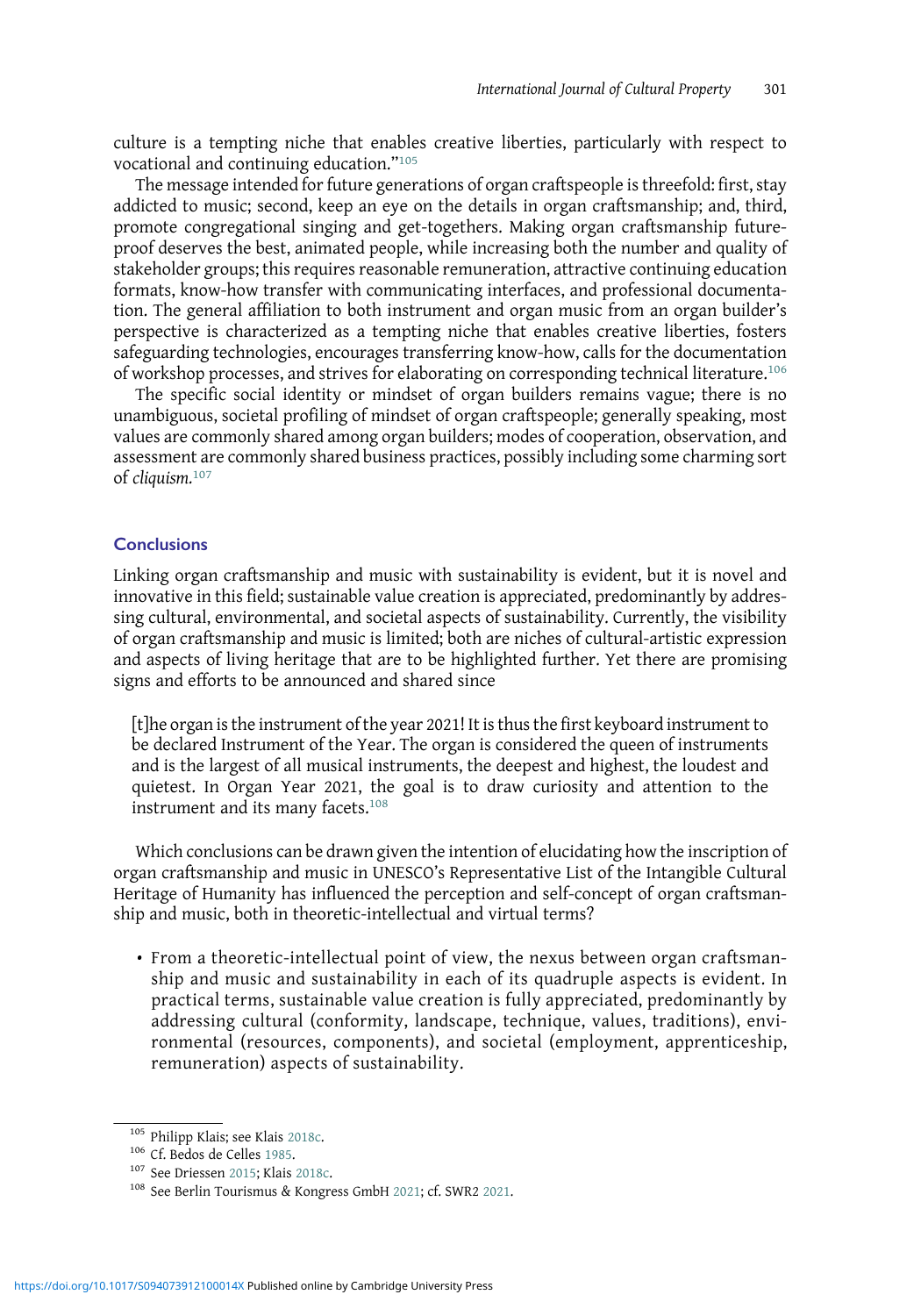- Aspects of claiming substantial rights for safeguarding organ craftsmanship and music are implicitly considered uno actu in line with the actual, value-adding processes of crafting and/or performing (quality, future thinking, passion). In contrast, momentum and commitment of invoking and activating heritage are explicitly requested from the stakeholders involved (formats, public relations, financing, best practices).
- Currently, the visibility of organ craftsmanship and music is rather limited; both are niches of cultural-artistic expression, aspects of living heritage (access, tangibility, brokerage, coverage) that are to be highlighted mutually by performing organists, assigned organ builders, frequent practitioners, and nominated organ experts.
- Ranging from veiled pride and professionalized understated organ craftsmanship and music reveals an ambivalent image of reassurance. Multitasking aptitudes, enriched with the utmost individual passion (skills, competences, inspiration, enthusiasm, creation) are in apparent disaccord with self-effacing, matter-of-fact attributes of self-positioning (gratitude, obligation, cliquism).

Inscribing organ craftsmanship and music in UNESCO's Representative List of the Intangible Cultural Heritage of Humanity positively influences the perception and selfconcept of organ craftsmanship and music. This concept primarily applies to fully recognizing the nexus with sustainability aspects but similarly allows drawing invaluable conclusions from the multifaceted notions of organ craftsmanship and music in terms of heritage definition, safeguarding requirements, visibility and awareness-raising, and insights into professional contexts and job profiles. Inscribed organs and organ-crafting cultures have reciprocally influenced and enriched Europe since the Baroque era. Adding to this perception, in fact, the German organ cultural tradition extends from the Netherlands to Finland, from Eastern Europe to the Balkans, and from South Tyrol to Switzerland, to Alsace-Lorraine, and, finally, to Belgium. This regional-cultural concept is consequently referred to as the landscape of organ culture, which has globally been paid tribute to in the end.<sup>109</sup> Presumably, most of the protagonists in the vibrant field of organ craftsmanship and music would agree that "the aim and final end of all music should be none other than the glory of God and the refreshment of the soul."<sup>110</sup>

Acknowledgments. Throughout this research, I have had the privilege to work with many people whose contributions deserve special mention. My appreciation goes to those who have substantially enriched this project. For that reason, it is my obligation and pleasure to convey my gratitude to all of them in this humble acknowledgment. First, I wish to record my utmost gratitude to the interviewees and organ builders Kristian Wegscheider (chief executive officer, Orgelbau Wegscheider Dresden) and Philipp Klais (chief executive officer, Johannes Klais Orgelbau GmbH & Co. KG) for their inspiring narratives, intuition, and enthusiasm, supportive advice, never-ending patience, and invaluable insights in their daily craftspeople's routines. Special thanks are particularly due to those distinguished experts who have made considerable efforts toward the provision of valuable insider information through informal briefings, chats, or spontaneous telephone calls. In this respect, I wish to extend my appreciation and gratitude to the experts both in organ craftsmanship and in music and intangible cultural heritage: Michael Gerhard Kaufmann, member of the executive committee of the Vereinigung der Orgelsachverständigen Deutschlands (German Association of Organ Experts, VOD), Alexander Steinhilber (deputy director of the State Representation of Hamburg in Berlin and former head of the Elbphilharmonie project team), and Matthias Neef and Benjamin Hanke, both representatives of the Deutsche UNESCO-Kommission (German Commission for UNESCO, DUK). Facilitating research for learning about recent developments in intangible heritage matters has kindly been rendered possible through invaluably stimulating offthe-record exchange with my dear colleague Sylvia Maus (UNESCO Chair in International Relations, Technische

 $109$  Personal communication with Michael G. Kaufmann, 26 July [2018;](#page-21-0) cf. Kaufmann 26 July [2018.](#page-21-0)  $110$  See Spitta [1738/1880,](#page-24-0) 916.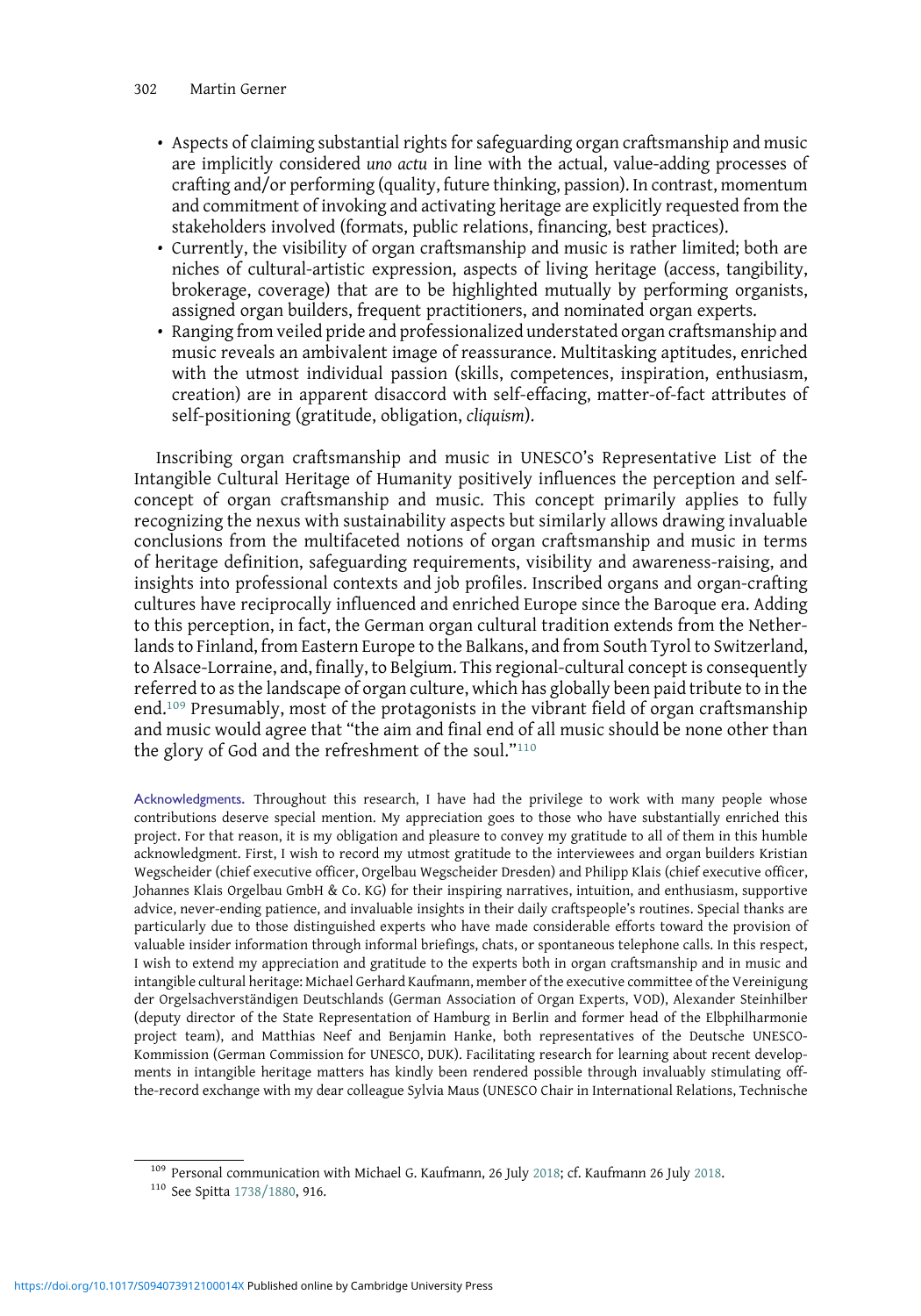<span id="page-18-0"></span>Universität Dresden). Last but not least, my appreciation as passionate, freelance church musician shows for her majesty herself, the queen of sounds, for enjoying myriad, intimate audiences. Thanks for this uplifting privilege of vibrant diletti musicali!

#### Bibliography

- Akagawa, Natsuko, and Laurajane Smith, eds. 2018. Safeguarding Intangible Heritage: Practices and Policies. First edition. Key Issues in Cultural Heritage. London: Taylor and Francis.
- Andersen, Poul-Gerhard. 1969. Organ Building and Design. New York: Oxford University Press.
- Anderson, Christopher. 2012. Twentieth-Century Organ Music. Routledge studies in musical genres. New York NY: Routledge.
- Angster, Judit. 2020. Angewandte Orgelforschung am Fraunhofer IBP in Stuttgart. Akustik Journal 3. [https://](https://www.dega-akustik.de/fileadmin/dega-akustik.de/publikationen/akustik-journal/20-03/akustik_journal_2020_03_online_artikel1.pdf) [www.dega-akustik.de/fileadmin/dega-akustik.de/publikationen/akustik-journal/20-03/akustik\\_journal\\_2020\\_](https://www.dega-akustik.de/fileadmin/dega-akustik.de/publikationen/akustik-journal/20-03/akustik_journal_2020_03_online_artikel1.pdf) [03\\_online\\_artikel1.pdf](https://www.dega-akustik.de/fileadmin/dega-akustik.de/publikationen/akustik-journal/20-03/akustik_journal_2020_03_online_artikel1.pdf) (accessed April 30, 2021).
- Angster, Judit, András Miklós, and H. V. Fuchs. 1995. Klangdokumentation für historische Orgeln mittels neuer Meßtechnik. IBP-Mitteilung 22 (278): 2.
- Angster, Judit, Péter Rucz, and András Miklós. 2017. Acoustics of Organ Pipes and Future Trends in the Research. Acoustics today 13 (Nr.1): 10–18. [https://acousticstoday.org/wp-content/uploads/2017/01/Acoustics-of-Organ-](https://acousticstoday.org/wp-content/uploads/2017/01/Acoustics-of-Organ-Pipes-and-Future-Trends-in-the-Research-Judit-Angster-1.pdf)[Pipes-and-Future-Trends-in-the-Research-Judit-Angster-1.pdf](https://acousticstoday.org/wp-content/uploads/2017/01/Acoustics-of-Organ-Pipes-and-Future-Trends-in-the-Research-Judit-Angster-1.pdf) (accessed July 23, 2018).
- Arizpe, Lourdes. 2015. Culture, Diversity and Heritage: Major Studies. Springer Briefs on Pioneers in Science and Practice 12. Cham: Springer International Publishing.
- Arp Schnitger Gesellschaft (ASG). 2007. Die Schnitger-Vision: Zur Eröffnung des Arp Schnitger Centrum in Golzwarden 2007. [https://www.arp-schnitger-gesellschaft.de/wp-content/uploads/2019/08/Die\\_Schnitger-](https://www.arp-schnitger-gesellschaft.de/wp-content/uploads/2019/08/Die_Schnitger-Vision.pdf)[Vision.pdf](https://www.arp-schnitger-gesellschaft.de/wp-content/uploads/2019/08/Die_Schnitger-Vision.pdf) (accessed August 20, 2020).
- Arp Schnitger Gesellschaft (ASG). 2017. Arp Schnitger und sein Werk in Geschichte, Gegenwart und Zukunft: Arp-Schnitger-Orgeln – Kulturerbe von weltweiter Bedeutung. 5 Thesen. [https://www.arp-schnitger](https://www.arp-schnitger-gesellschaft.de/wp-content/uploads/2019/08/PositionspapierAnhoerung.pdf)[gesellschaft.de/wp-content/uploads/2019/08/PositionspapierAnhoerung.pdf](https://www.arp-schnitger-gesellschaft.de/wp-content/uploads/2019/08/PositionspapierAnhoerung.pdf) (accessed August 20, 2020).
- ARP SCHNITGER Institut für Orgel und Orgelbau an der Hochschule für Künste Bremen. 2014. KULTURERBE und KLANGGEDÄCHTNIS: Internationale Konferenz zur Erforschung und Erhaltung der historischen Orgeln Norddeutschlands. [https://www.arp-schnitger-gesellschaft.de/wp-content/uploads/2019/08/protokoll\\_kulturerbe](https://www.arp-schnitger-gesellschaft.de/wp-content/uploads/2019/08/protokoll_kulturerbe-klanggedaechtnis.pdf)[klanggedaechtnis.pdf](https://www.arp-schnitger-gesellschaft.de/wp-content/uploads/2019/08/protokoll_kulturerbe-klanggedaechtnis.pdf) (accessed August 20, 2020).
- Atkinson, Caroline. 2017. Assessing the Relationship Between Corporate Environmental Reporting and the Embedding of Corporate Social Responsibility in Organisations. Edited by University of Technology Sydney. Sydney, NSW, Australia.
- Auclair, Elizabeth, and G. J. Fairclough, eds. 2015. Theory and Practice in Heritage and Sustainability: Between Past and Future. Routledge Studies in Culture and Sustainable Development. London, New York: Routledge.
- Bach, Carl Philipp Emanuel. 1753/2014. Versuch über die wahre Art das Clavier zu spielen. With the assistance of W. Horn. Faksimile-Reprint der Ausgabe von Teil 1, Berlin 1753 und Teil II, Berlin 1762. Kassel: Bärenreiter-Verlag. [http://](http://conquest.imslp.info/files/imglnks/usimg/6/65/IMSLP59566-PMLP122122-Bach,_C.P.E.,_Versuch_%C3%BCber_die_wahre_Art_das_Clavier_zu_spielen_1753.pdf) [conquest.imslp.info/files/imglnks/usimg/6/65/IMSLP59566-PMLP122122-Bach,\\_C.P.E.,\\_Versuch\\_%C3%BCber\\_](http://conquest.imslp.info/files/imglnks/usimg/6/65/IMSLP59566-PMLP122122-Bach,_C.P.E.,_Versuch_%C3%BCber_die_wahre_Art_das_Clavier_zu_spielen_1753.pdf) [die\\_wahre\\_Art\\_das\\_Clavier\\_zu\\_spielen\\_1753.pdf](http://conquest.imslp.info/files/imglnks/usimg/6/65/IMSLP59566-PMLP122122-Bach,_C.P.E.,_Versuch_%C3%BCber_die_wahre_Art_das_Clavier_zu_spielen_1753.pdf) (accessed August 21, 2018).
- Baghli, Sid Ahmed. 2004. The Convention for the Safeguarding of the Intangible Cultural Heritage and New Perspectives for the Museum. Keynote Speeches. ICOM NEWS (4): 15–17.
- Bakker, Ellen, Robert Danens, Stieneke Ritzema, and Harald Vogel. 2019. In den Fußspuren Schnitgers. Brake. <https://www.arp-schnitger-gesellschaft.de/in-den-fussspuren-schnitgers/>. (accessed August 20, 2020).
- Barthel-Bouchier, Diane L. 2013. Cultural Heritage and the Challenge of Sustainability. Walnut Creek CA: Left Coast Press Inc.
- Beauftragte der Bundesregierung für Kultur und Medien (BKM). 2016a. Fördergrundsätze Programm zur Sanierung und Modernisierung national bedeutsamer Orgeln 2016. [https://www.bundesregierung.de/Content/DE/\\_Anlagen/](https://www.bundesregierung.de/Content/DE/_Anlagen/BKM/2016/2016-02-01-foerdergrundsaetze-denkmalschutzsonderprogramm.pdf?__blob=publicationFilev=1) [BKM/2016/2016-02-01-foerdergrundsaetze-denkmalschutzsonderprogramm.pdf?\\_\\_blob=publicationFile&v=1.](https://www.bundesregierung.de/Content/DE/_Anlagen/BKM/2016/2016-02-01-foerdergrundsaetze-denkmalschutzsonderprogramm.pdf?__blob=publicationFilev=1)
- Beauftragte der Bundesregierung für Kultur und Medien (BKM). 2016b. Kulturstaatsministerin Grütters fördert national bedeutsame Orgeln mit 5 Millionen Euro. News release. September 22. [https://www.bundesregier](https://www.bundesregierung.de/Content/DE/Pressemitteilungen/BPA/2016/09/2016-09-22-bkm-orgeln.html) [ung.de/Content/DE/Pressemitteilungen/BPA/2016/09/2016-09-22-bkm-orgeln.html](https://www.bundesregierung.de/Content/DE/Pressemitteilungen/BPA/2016/09/2016-09-22-bkm-orgeln.html) (accessed July 10, 2018).
- Beauftragte der Bundesregierung für Kultur und Medien. 2017. 40 Millionen Euro für national bedeutsame Denkmäler und Orgeln. 2017. News release. April 5, 2017. [https://www.bundesregierung.de/Content/DE/Press](https://www.bundesregierung.de/Content/DE/Pressemitteilungen/BPA/2017/04/2017-04-05-bkm-denkmaeler-orgeln.html) [emitteilungen/BPA/2017/04/2017-04-05-bkm-denkmaeler-orgeln.html](https://www.bundesregierung.de/Content/DE/Pressemitteilungen/BPA/2017/04/2017-04-05-bkm-denkmaeler-orgeln.html) (accessed July 10, 2018).
- Bedos de Celles, François. 1778. L'art Du Facteur D'orgues. Descriptions des arts et metiers. Paris: L. F. Delatour. [http://](http://data.onb.ac.at/ABO/%2BZ182566604) [data.onb.ac.at/ABO/%2BZ182566604](http://data.onb.ac.at/ABO/%2BZ182566604) (accessed August 20, 2020).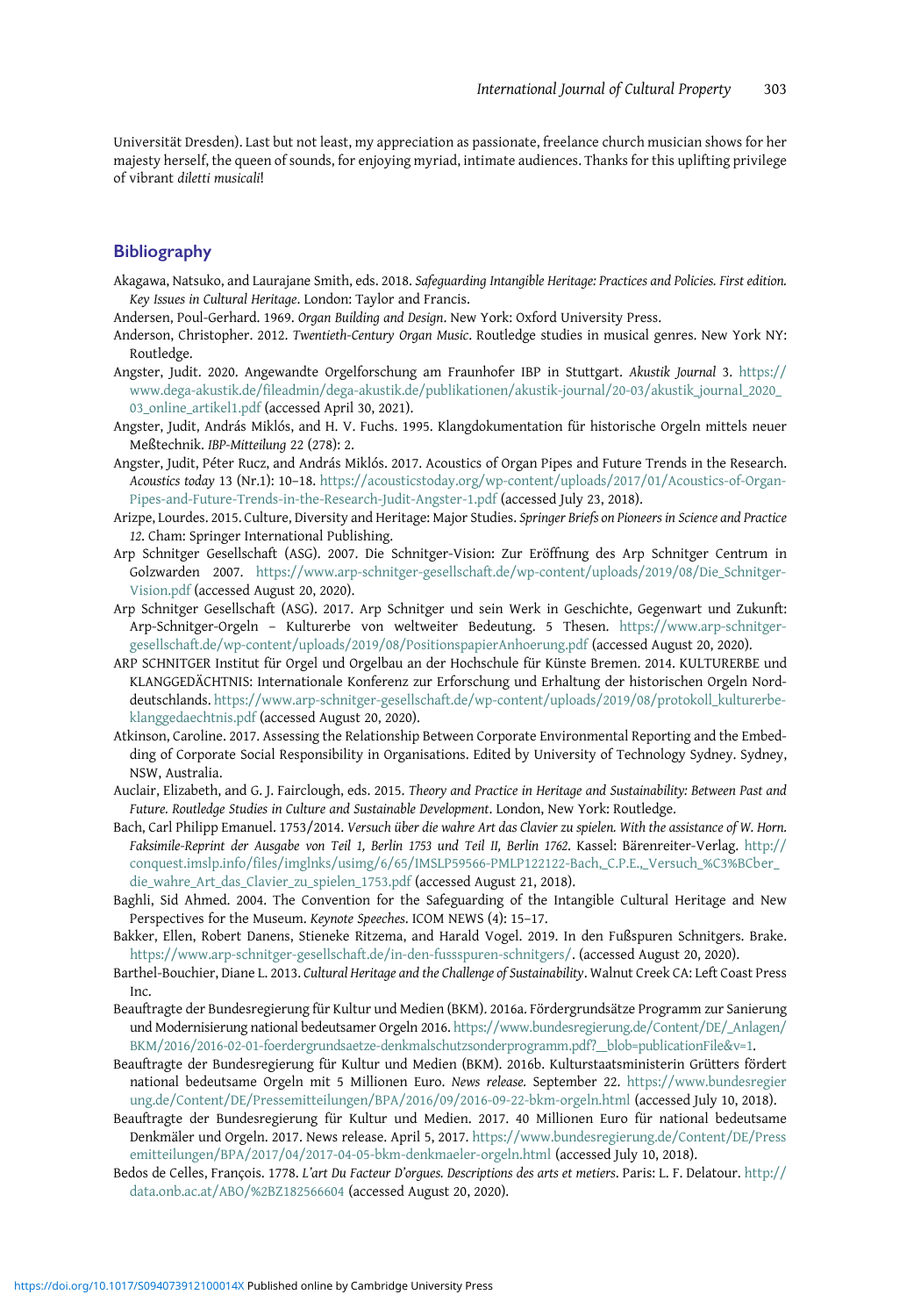<span id="page-19-0"></span>Bedos de Celles, François. 1985. Die Kunst des Orgelbauers. Lauffen am Neckar: ISO-Information, Orgelbau-Fachverlag. Bendix, Regina. 2018. Culture and Value: Tourism, Heritage, and Property. Bloomington Indiana: Indiana University Press.

- Berlin Tourismus & Kongress GmbH. 2021. Organ Year 2021. <https://www.visitberlin.de/en/event/organ-year-2021> (accessed May 07, 2021).
- Blake, Janet E. 2006. Commentary on the 2003 UNESCO Convention on the Safeguarding of the Intangible Cultural Heritage. Leicester: Institute of Art and Law.
- Blake, Janet E. 2016. Safeguarding Intangible Cultural Heritage in the Urban Environment: Some Experiences Gained from Implementing UNESCO's 2003 Convention. In: Urban Heritage, Development and Sustainability: International Frameworks, National and Local Governance, edited by Sophia Labadi and William Logan, 114–34. Key Issues in Cultural Heritage. London, New York NY: Routledge/Taylor & Francis Group.
- Bogner, Alexander, Beate Littig, and Wolfgang Menz. 2014. Interviews mit Experten: Eine praxisorientierte Einführung. Lehrbuch. Wiesbaden, Wiesbaden: Springer VS.
- Böhm, Roland. 2013. Königin der Instrumente lässt tief blicken. Hannoversche Allgemeine, December 23, [http://](http://www.haz.de/Nachrichten/Wissen/Uebersicht/Wo-die-Koenigin-der-Instrumente-tief-blicken-laesst) [www.haz.de/Nachrichten/Wissen/Uebersicht/Wo-die-Koenigin-der-Instrumente-tief-blicken-laesst](http://www.haz.de/Nachrichten/Wissen/Uebersicht/Wo-die-Koenigin-der-Instrumente-tief-blicken-laesst) (accessed July 23, 2018).
- Bohnsack, Ralf. 2007. Rekonstruktive Sozialforschung: Einführung in Qualitative Methoden. UTB Erziehungswissenschaft Sozialwissenschaft 8242. Opladen: Verlag Barbara Budrich.
- Brandstätt, Peter, and Judit Angster. 2018. Forschung und Entwicklung in der musikalischen Akustik. [https://](https://www.ibp.fraunhofer.de/de/Kompetenzen/akustik/musikalische-akustik.html) [www.ibp.fraunhofer.de/de/Kompetenzen/akustik/musikalische-akustik.html](https://www.ibp.fraunhofer.de/de/Kompetenzen/akustik/musikalische-akustik.html) (accessed July 23, 2018).

Brocchi, Davide. 2016. Nachhaltigkeit als kulturelle Herausforderung. In: Steinkellner 2016, 41–70.

Busch, Hermann J. 1997. Friedrich Ladegast und Silbermann. In: Beiträge Zum Orgelbau und Orgelmusik im 19. Jahrhundert, edited by Magdalena Czolbe, 60–68. Freiberger Studien zur Orgel 5. Altenburg: Kamprad.

- Cassidy, Tracy. 2015. The Value of Design in Craft for a More Sustainable Future. Making Futures Journal 4: 1–10.
- Central Music, Inc. 2020. Materials Church Organ. <https://www.centralmusic.biz/organs/fratelli-ruffatti/materials/> (accessed August 20, 2020).
- CGTN. 2017. German Organ Music and Craftsmanship Have Been Added to the UNESCO List as an Intangible Cultural Heritage of Humanity. It Was Chosen at the 12th Session of the Intergovernmental Committee for the Safeguarding of the Intangible Cultural Heritage Which Took Place from December 4 to 9 in South Korea's Jeju Island. [https://news.cgtn.com/news/31597a4e30637a6333566d54/share\\_p.html](https://news.cgtn.com/news/31597a4e30637a6333566d54/share_p.html) (accessed June 04, 2018).
- Cropley, Arthur J. 2005. Qualitative Forschungsmethoden: Eine praxisnahe Einführung. Eschborn bei Frankfurt am Main: Klotz.
- Deacon, Harriet, and Rieks Smeets. 2018. Intangible Heritage Safeguarding and Intellectual Property Protection in the Context of Implementing the UNESCO ICH Convention. In: Akagawa and Smith 2018, 36–53.
- Deppermann, Arnulf. 2001. Gespräche Analysieren: Eine Einführung. Qualitative Sozialforschung 3. Opladen: Leske & Budrich.
- Dessein, Joost, Katriina Soini, Graham Fairclough, and Lummina Horlings, eds. 2015. Culture In, for and as Sustainable Development: Conclusions from the COST Action IS1007 – Investigating Cultural Sustainability. With the assistance of K. Soini, E. Battaglini, I. Birkeland, N. Duxbury, G. Fairclough, L. Horlings and J. Dessein. University of Jyväskylä, Jyväskylä IS1007. <http://www.culturalsustainability.eu/conclusions.pdf> (accessed June 09, 2017).
- Deutsche Gesellschaft für die Vereinten Nationen e.V. 2016. Ziele Für Nachhaltige Entwicklung (SDGs) Menschliche Entwicklung Stärken: Der Post-2015-Prozess Und Die Ziele Für Nachhaltige Entwicklung.
- Deutsche UNESCO-Kommission. 2017. Hochspezialisiertes Erfahrungswissen und besondere Fähigkeiten. [https://](https://www.unesco.de/kultur-und-natur/immaterielles-kulturerbe/immaterielles-kulturerbe-weltweit/orgelbau-und-orgelmusik) [www.unesco.de/kultur-und-natur/immaterielles-kulturerbe/immaterielles-kulturerbe-weltweit/orgelbau-und](https://www.unesco.de/kultur-und-natur/immaterielles-kulturerbe/immaterielles-kulturerbe-weltweit/orgelbau-und-orgelmusik)[orgelmusik](https://www.unesco.de/kultur-und-natur/immaterielles-kulturerbe/immaterielles-kulturerbe-weltweit/orgelbau-und-orgelmusik) (accessed June 04, 2018).
- Deutsche UNESCO-Kommission. 2018a. Handwerkliches Erfahrungswissen zwischen Tradition und Innovation. <https://www.unesco.de/kultur-und-natur/immaterielles-kulturerbe/immaterielles-kulturerbe-weltweit/portraet> (accessed July 06, 2018).
- Deutsche UNESCO-Kommission. 2018b. Mit Innovationen zum Erfolg. [https://www.unesco.de/kultur-und-natur/](https://www.unesco.de/kultur-und-natur/immaterielles-kulturerbe/immaterielles-kulturerbe-weltweit/mit-innovationen-zum) [immaterielles-kulturerbe/immaterielles-kulturerbe-weltweit/mit-innovationen-zum](https://www.unesco.de/kultur-und-natur/immaterielles-kulturerbe/immaterielles-kulturerbe-weltweit/mit-innovationen-zum) (accessed July 02, 2018).
- Deutsche UNESCO-Kommission. 2018c. Orgelbauer Klais über handwerklich-künstlerisches Wissen und Können. [https://www.unesco.de/kultur-und-natur/immaterielles-kulturerbe/immaterielles-kulturerbe-weltweit/](https://www.unesco.de/kultur-und-natur/immaterielles-kulturerbe/immaterielles-kulturerbe-weltweit/nominierung-orgelbau) [nominierung-orgelbau](https://www.unesco.de/kultur-und-natur/immaterielles-kulturerbe/immaterielles-kulturerbe-weltweit/nominierung-orgelbau) (accessed July 06, 2018).
- Deutsche UNESCO-Kommission. 2018d. Register guter Praxisbeispiele der Erhaltung immateriellen Kulturerbes. [https://www.unesco.de/kultur-und-natur/immaterielles-kulturerbe/immaterielles-kulturerbe-deutschland/bun](https://www.unesco.de/kultur-und-natur/immaterielles-kulturerbe/immaterielles-kulturerbe-deutschland/bundesweites-70) [desweites-70](https://www.unesco.de/kultur-und-natur/immaterielles-kulturerbe/immaterielles-kulturerbe-deutschland/bundesweites-70) (accessed July 12, 2018).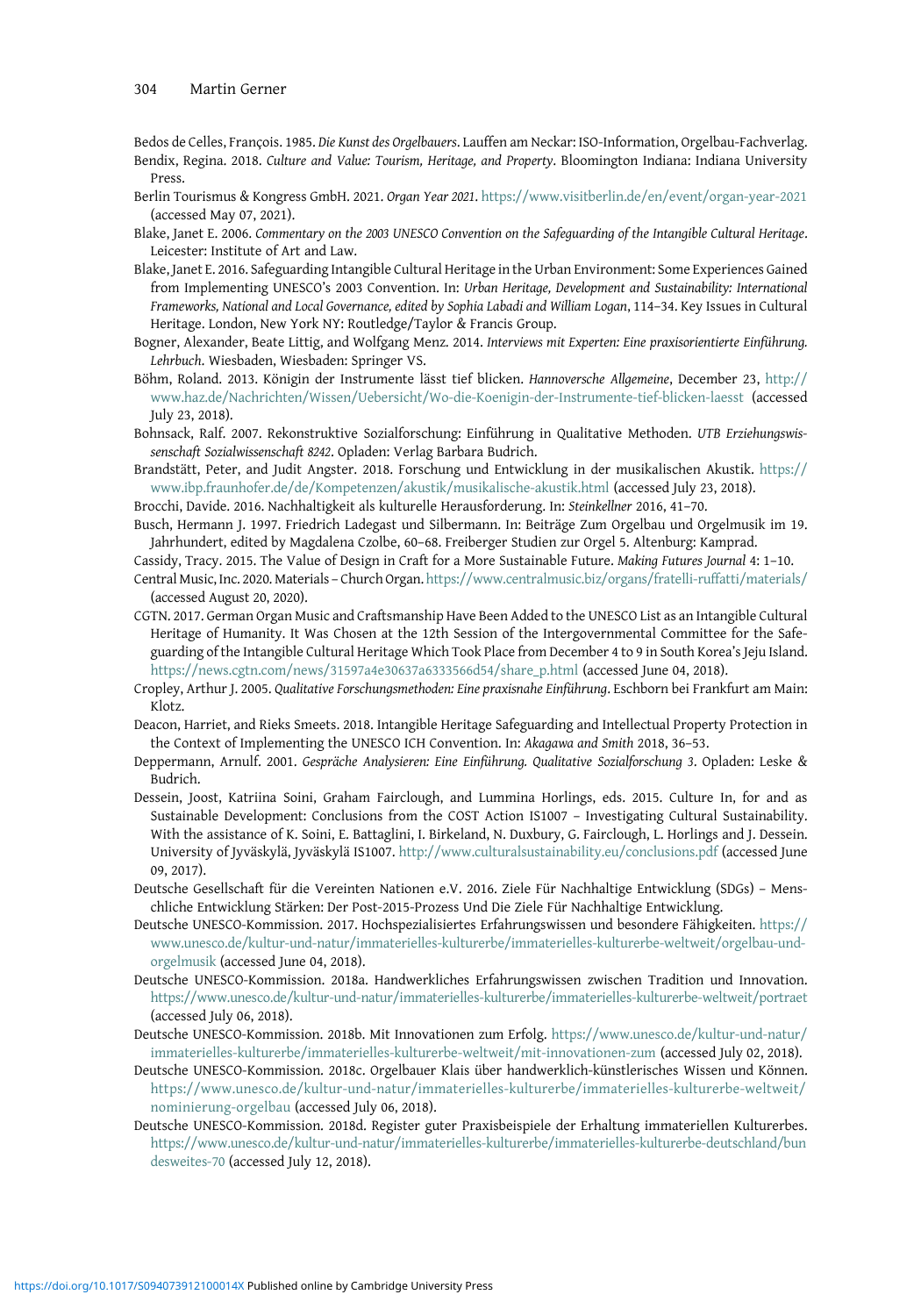- <span id="page-20-0"></span>Deutsche UNESCO-Kommission, and Vereinigung der Orgelsachverständigen Deutschlands. 2018. Immaterielles Kulturerbe: Orgelbau und Orgelmusik. Bundesweites Verzeichnis Immaterielles Kulturerbe. [https://www.unes](https://www.unesco.de/kultur-und-natur/immaterielles-kulturerbe/immaterielles-kulturerbe-deutschland/bundesweites-65) [co.de/kultur-und-natur/immaterielles-kulturerbe/immaterielles-kulturerbe-deutschland/bundesweites-65](https://www.unesco.de/kultur-und-natur/immaterielles-kulturerbe/immaterielles-kulturerbe-deutschland/bundesweites-65) (accessed July 03, 2018).
- Deutsche Welle. 2018. Deutscher Orgelbau ist Weltkulturerbe. June 20, 2018. Euromaxx. [https://www.dw.com/de/](https://www.dw.com/de/deutscher-orgelbau-ist-weltkulturerbe/av-44278616) [deutscher-orgelbau-ist-weltkulturerbe/av-44278616](https://www.dw.com/de/deutscher-orgelbau-ist-weltkulturerbe/av-44278616) (accessed July 25, 2018).
- Division for Sustainable Development Goals. 2014. Proposal for Sustainable Development Goals. [https://sustaina](https://sustainabledevelopment.un.org/focussdgs.html) [bledevelopment.un.org/focussdgs.html](https://sustainabledevelopment.un.org/focussdgs.html) (accessed July 02, 2018).
- Division for Sustainable Development Goals. 2018. Sustainable Development Goals. [https://sustainabledevelopmen](https://sustainabledevelopment.un.org/sdgs) [t.un.org/sdgs](https://sustainabledevelopment.un.org/sdgs) (accessed July 02, 2018).
- Downey, Greg, Monica Dalidowicz, and Paul H. Mason. 2014. Apprenticeship as Method: Embodied Learning in Ethnographic Practice. Qualitative Research 15 (2): 183–200. doi[:10.1177/1468794114543400.](https://doi.org/10.1177/1468794114543400)
- dpa, AFP, KNA, and fin. 2017. UNESCO: Orgelbau und Orgelmusik zählen zum Kulturerbe. ZEIT online, December 7. <https://www.zeit.de/kultur/2017-12/unesco-orgelbau-tradition-immatrielles-kulturerbe-aufgenommen> (accessed June 04, 2018).
- Driessen, Christoph. 2015. Die Liebhaber von Orgeln sind irgendwie bekloppt: Nordrhein-Westfalen: Weltkulturerbe. Welt, July 30. [https://www.welt.de/regionales/nrw/article144598876/Die-Liebhaber-von-Orgeln-sind](https://www.welt.de/regionales/nrw/article144598876/Die-Liebhaber-von-Orgeln-sind-irgendwie-bekloppt.html)[irgendwie-bekloppt.html](https://www.welt.de/regionales/nrw/article144598876/Die-Liebhaber-von-Orgeln-sind-irgendwie-bekloppt.html) (accessed July 25, 2018).
- Duvelle, Cécile. 2014. A Decade of Implementation of the Convention for the Safeguarding of the Intangible Cultural Heritage. Ethnologies 36 (1): 27–46. doi:[10.7202/1037598ar.](https://doi.org/10.7202/1037598ar)
- Edskes, Cornelius H., Harald Vogel, and Arp Schnitger. 2013. Arp Schnitger und sein Werk: Bildband mit den erhaltenen Orgeln und Prospekten Arp Schnitgers. Bremen: Hauschild.
- Elkington, John. 2002. Cannibals with Forks: The Triple Bottom Line of 21st Century Business. Oxford: Capstone.
- Ellson, Tony. 2004. Culture and Positioning as Determinants of Strategy. Basingstoke: Palgrave Macmillan.
- Escallon, Maria Fernanda. 2017. The Formation of Heritage Elites: Talking Rights and Practicing Privileges in an Afro- Colombian Community. In: Silverman, Waterton, and Watson 2017, 63–74.
- Fischler, Franz. 2014. Sustainability: The Concept for Modern Society. In: Sustainable Entrepreneurship: Business Success Through Sustainability, edited by Christina Weidinger, René Schmidpeter, and Franz Fischler, 13–22. CSR, Sustainability, Ethics & Governance. Berlin, Heidelberg: Springer Berlin Heidelberg; Imprint: Springer.
- Flick, Uwe, Ernst von Kardorff, and Ines Steinke, eds. 2005. Qualitative Forschung: Ein Handbuch. Rororo Rowohlts Enzyklopädie 55628. Reinbek bei Hamburg: Rowohlt-Taschenbuch-Verlag.
- Fraunhofer-Institut für Bauphysik. 2018a. Dimensionierung von Orgelpfeifen: Entwicklung eines innovativen Verfahrens zur Planung von Orgelpfeifen. [https://www.ibp.fraunhofer.de/de/Kompetenzen/akustik/Pro](https://www.ibp.fraunhofer.de/de/Kompetenzen/akustik/Projekte/Dimensionierung-von-Orgelpfeifen.html) [jekte/Dimensionierung-von-Orgelpfeifen.html](https://www.ibp.fraunhofer.de/de/Kompetenzen/akustik/Projekte/Dimensionierung-von-Orgelpfeifen.html) (accessed July 23, 2018).
- Fraunhofer-Institut für Bauphysik. 2018b. Klanggestaltung von Orgelpfeifen: Innovative Verfahren und Werkzeuge zur Klanggestaltung und Dimensionierung von Orgelpfeifen.
- Frühauf, Tina. 2012. The Organ and Its Music in German-Jewish Culture. 1st issued as an Oxford University Press paperback. New York: Oxford University Press.
- Gassmann, Michael. 2020. Orgelbauer Hans Gerd Klais: Meister der langen Strecke. Frankfurter Allgemeine Zeitung (FAZ), December 2. <https://www.faz.net/aktuell/feuilleton/orgelbauer-hans-gerd-klais-wird-90-17079954.html> (accessed January 08, 2021).
- Georg-August-Universität Göttingen. 2018. Objekte Der Könner OMAHETI: Materialisierungen handwerklichen Erfahrungswissens zwischen Tradition und Innovation. <https://omaheti.wordpress.com/> (accessed July 02, 2018).
- Gerner, Martin. 2013. Lead Agency: UNESCO's Global Leadership and Co-Ordination Role for the United Nations Decade of Education for Sustainable Development Band 17. Frankfurt am Main: Peter Lang Publishing Group. [https://](https://doi.org/https://doi.org/10.3726/978-3-653-03028-0) [doi.org/10.3726/978-3-653-03028-0.](https://doi.org/https://doi.org/10.3726/978-3-653-03028-0)
- Gerner, Martin. 2014. Article 10. Education and Public Awareness. In: Schorlemer and Stoll 2014, 283–306.
- Gerner, Martin. 2018. Managing Cultural Sustainability: Safe Haven, Cultural Property, and Sustainability in Best Practice. In: Cultural Heritage and International Law: Objects, Means and Ends of International Protection, edited by Evelyne Lagrange, Stefan Oeter, and Robert Uerpmann-Wittzack, 175–208. Heidelberg, Berlin: Springer. [https://](https://link.springer.com/content/pdf/10.1007%2F978-3-319-78789-3_9.pdf) [link.springer.com/content/pdf/10.1007%2F978-3-319-78789-3\\_9.pdf](https://link.springer.com/content/pdf/10.1007%2F978-3-319-78789-3_9.pdf) (accessed September 18, 2018).
- Gläser, Jochen, and Grit Laudel. 2012. Experteninterviews und qualitative Inhaltsanalyse als Instrumente rekonstruierender Untersuchungen. Lehrbuch. Wiesbaden: VS Verlag für Sozialwissenschaften.
- Golinelli, Gaetano M., ed. 2015. Cultural Heritage and Value Creation: Towards New Pathways. Cham: Springer.
- Grant, Catherine. 2018. Music Sustainability. Oxford Bibliographies in Music. doi[:10.1093/obo/9780199757824-0105.](https://doi.org/10.1093/obo/9780199757824-0105)
- Gress, Frank-Harald, and Michael Lange. 2001/2007. Die Orgeln Gottfried Silbermanns. Veröffentlichung der Gesellschaft der Orgelfreunde 177. Dresden: Sandstein.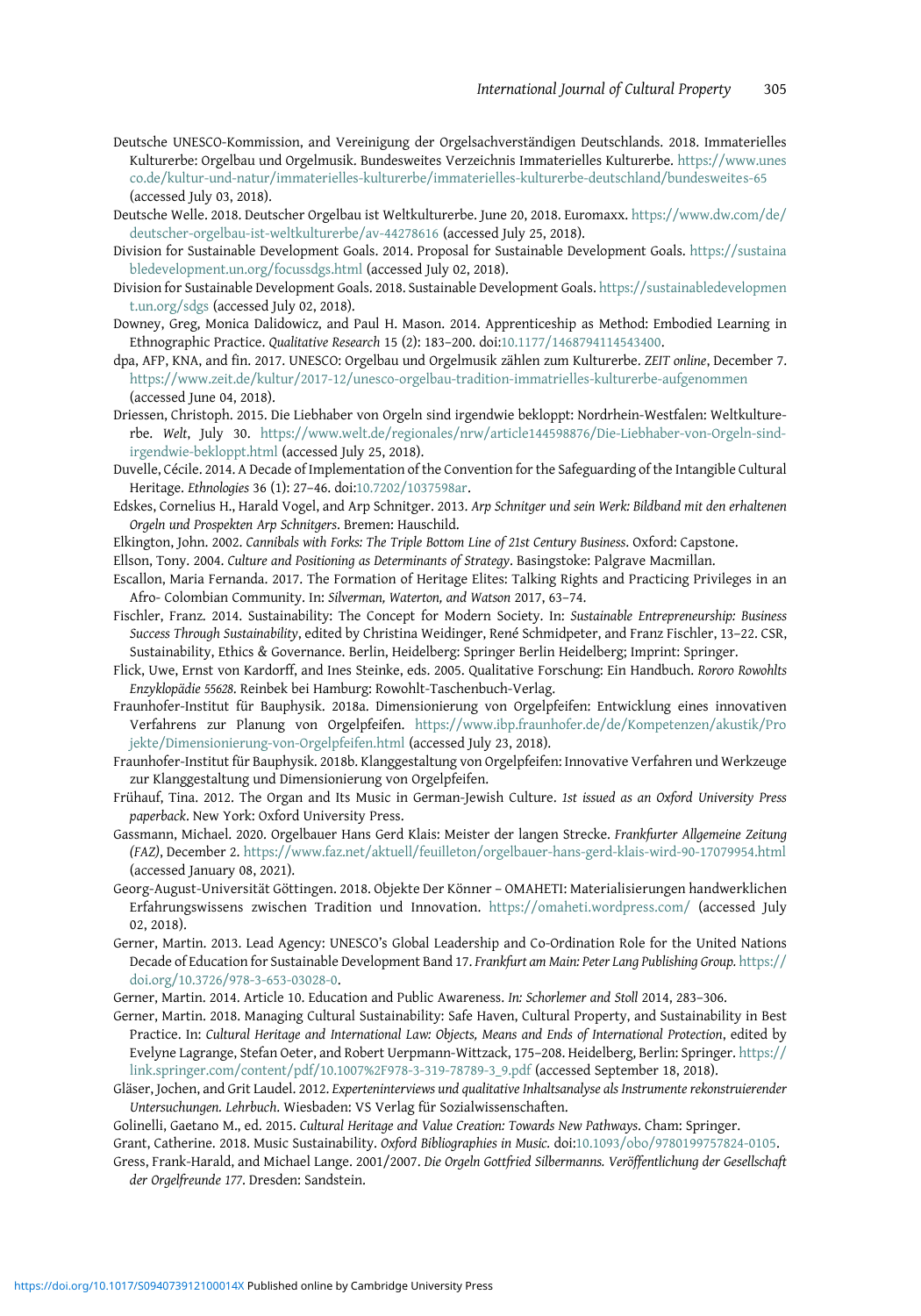- <span id="page-21-0"></span>Grotelüschen, Frank. 2018. Die Orgel-Detektive. hr-iNFO. With the assistance of R. Oehler. January 1, 2018. Wissenswert.
- Gutsch, Ina. 2018. Königskinder auf den Spuren des Kulturerbes. In: Waldkircher Orgelstiftung and Bund Deutscher Orgelbaumeister e.V. (BDO) 2018, 32–33.

- Hanssen, Frederik. 2017. Orgelbau als Weltkulturerbe: Krönung der Königin. In: Der Tagesspiegel, December 7, 2017. <https://www.tagesspiegel.de/kultur/orgelbau-als-weltkulturerbe-kroenung-der-koenigin/20683796.html> (accessed June 04, 2018).
- Helfferich, Cornelia. 2011. Die Qualität qualitativer Daten: Manual für die Durchführung qualitativer Interviews. Lehrbuch. Wiesbaden: VS Verlag für Sozialwissenschaften.
- Henderson, John Christopher. 2005. A Directory of Composers for Organ. Swindon: John Henderson (Pub.) Ltd.
- Hopf, Christel. 2005. Forschungsethik und Qualitative Forschung. In: Flick, Kardorff, and Steinke 2005, 589–600. Hopkins, Edward. 1855/1987. The Organ, Its History and Construction. Pimlico, Buren: Knuf. [https://archive.org/](https://archive.org/details/dli.granth.93718) [details/dli.granth.93718](https://archive.org/details/dli.granth.93718) (accessed August 20, 2020).
- Hopkins, Edward J. 2012. Organ, Its History and Construction: A Comprehensive Treatise on the Structure and Capabilities of the Organ. Swindon, Wiltshire: Orchard Press.
- International Criminal Court 2016. Situation in the Republic of Mali in the Case of the Prosecutor V. Ahmad Al Faqi Al Mahdi, ICC-01/12-01/15. International Criminal Court, September 27, 2016. [https://www.icc-cpi.int/CourtRe](https://www.icc-cpi.int/CourtRecords/CR2016_07244.PDF) [cords/CR2016\\_07244.PDF](https://www.icc-cpi.int/CourtRecords/CR2016_07244.PDF) (accessed November 03, 2016).
- Janke, Reiner. Kopie und Intonation: Erfahrungswissen von Reiner Janke: Materialisierungen handwerklichen Erfahrungswissens zwischen Tradition und Innovation (OMAHETI). Universität Göttingen, Göttingen, 2018. [https://omaheti.](https://omaheti.wordpress.com/lehrfilme/) [wordpress.com/lehrfilme/](https://omaheti.wordpress.com/lehrfilme/) (accessed July 02, 2018).
- Jeurissen, Ronald. 2000. John Elkington, Cannibals with Forks: The Triple Bottom Line of 21st Century Business. In: J Bus Ethics 23 (2): 229–31. doi:[10.1023/A:1006129603978.](https://doi.org/10.1023/A:1006129603978)
- Johannes Klais Orgelbau GmbH & Co. KG. 2018. Impulse für den Orgelbau: Seit über 100 Jahren prägt die Familienwerkstatt Klais den Orgelbau. <https://www.klais.de/m.php?pid=4> (accessed August 09, 2018).
- Johannes Klais Orgelbau GmbH & Co. KG. 2020a. Opus List. [https://klais.de/\\_klais/bilder/pdf/Opusliste.pdf](https://klais.de/_klais/bilder/pdf/Opusliste.pdf) (accessed August 18, 2020).
- Johannes Klais Orgelbau GmbH & Co. KG. 2020b. Opus Map. [https://www.google.com/maps/d/viewer?mid=](https://www.google.com/maps/d/viewer?mid=1JRkNbFg7tgK3kLC1usZz0dqy6Qgll=20.002981330810112%2C22.76367187499998z=3) [1JRkNbFg7tgK3kLC1usZz0dqy6Qg&ll=20.002981330810112%2C22.76367187499998&z=3](https://www.google.com/maps/d/viewer?mid=1JRkNbFg7tgK3kLC1usZz0dqy6Qgll=20.002981330810112%2C22.76367187499998z=3) (accessed August 18, 2020).
- Kagan, Sacha, and Volker Kirchberg. 2016. Music and Sustainability: Organizational Cultures Towards Creative Resilience – a Review. In: Journal of Cleaner Production 135:1487–1502. doi[:10.1016/j.jclepro.2016.05.044](https://doi.org/10.1016/j.jclepro.2016.05.044).
- Kares, Martin. 2018. Vereinigung der Orgelsachverständigen Deutschlands (VOD). In: Die Krönung des deutschen Orgelbaus: Weltkulturerbe – Hintergründe – Werkstätten. Deutsche Orgelstraße 1, Waldkirch: Waldkircher Orgelstiftung. In: Waldkircher Orgelstiftung and Bund Deutscher Orgelbaumeister e.V. (BDO) 2018, 28–31.
- katholisch.de. 2017. Königin der Instrumente ist jetzt Kulturerbe: Interview mit Michael G. Kaufmann. [http://katho](http://katholisch.de/aktuelles/aktuelle-artikel/konigin-der-instrumente-ist-jetzt-kulturerbe) [lisch.de/aktuelles/aktuelle-artikel/konigin-der-instrumente-ist-jetzt-kulturerbe](http://katholisch.de/aktuelles/aktuelle-artikel/konigin-der-instrumente-ist-jetzt-kulturerbe) (accessed July 25, 2018).
- Kaufmann, Michael G. 2018. e-mail, July 26.
- Kaufmann, Michael G. 2017. Organ Craftsmanship and Music Intangible Cultural Heritage. [https://organpromo](https://organpromotion.de/en/32-kategorie/home/174-organ-craftsmanship-and-music-intangible-cultural-heritage) [tion.de/en/32-kategorie/home/174-organ-craftsmanship-and-music-intangible-cultural-heritage](https://organpromotion.de/en/32-kategorie/home/174-organ-craftsmanship-and-music-intangible-cultural-heritage) (accessed June 04, 2018).
- Kaufmann, Michael G. 2018. Die Orgel ist Welterbe!. In: Die Krönung des deutschen Orgelbaus: Weltkulturerbe Hintergründe – Werkstätten. Deutsche Orgelstraße 1, Waldkirch: Waldkircher Orgelstiftung. In: Waldkircher Orgelstiftung and Bund Deutscher Orgelbaumeister e.V. (BDO) 2018, 10–15.
- Kaufmann, Michael Gerhard, and Cornelia Weschler. Orgelbau und Orgelmusik Tradition und Innovation: Immaterielles Kulturerbe der Menschheit: UNESCO-Antrag Orgelbau und Orgelmusik als immaterielles Kulturgut. With the assistance of S. Pfeffer: Pfeffer-Media, 2016. <https://www.youtube.com/watch?v=79d9Dd2Cz-g> (accessed July 25, 2018).
- Keggenhoff, Christoph. 2018. Orgeltag. <http://www.orgeltag.de/orgeltag.html> (accessed July 26, 2018).
- Khristova, Svetlana, Milena Dragićević-Šešić, and Nancy Duxbury, eds. 2015. Cultural and Sustainability in European Cities: Imagining Europolis. Routledge Studies in Culture and Sustainable Development. London: Routledge/Taylor & Francis Group.
- Klais, Philipp. 2018a. Bonn: Johannes Klais Orgelbau. In: Die Krönung des deutschen Orgelbaus: Weltkulturerbe Hintergründe – Werkstätten. Deutsche Orgelstraße 1, Waldkirch: Waldkircher Orgelstiftung. In: Waldkircher Orgelstiftung and Bund Deutscher Orgelbaumeister e.V. (BDO) 2018, 66–67.
- Klais, Philipp. 2018b. Orgelbau Klais Bonn. <https://www.klais.de/index.php?newlang=english> (accessed July 12, 2018).

Haase, Tobias. 2019. e-mail, March 26.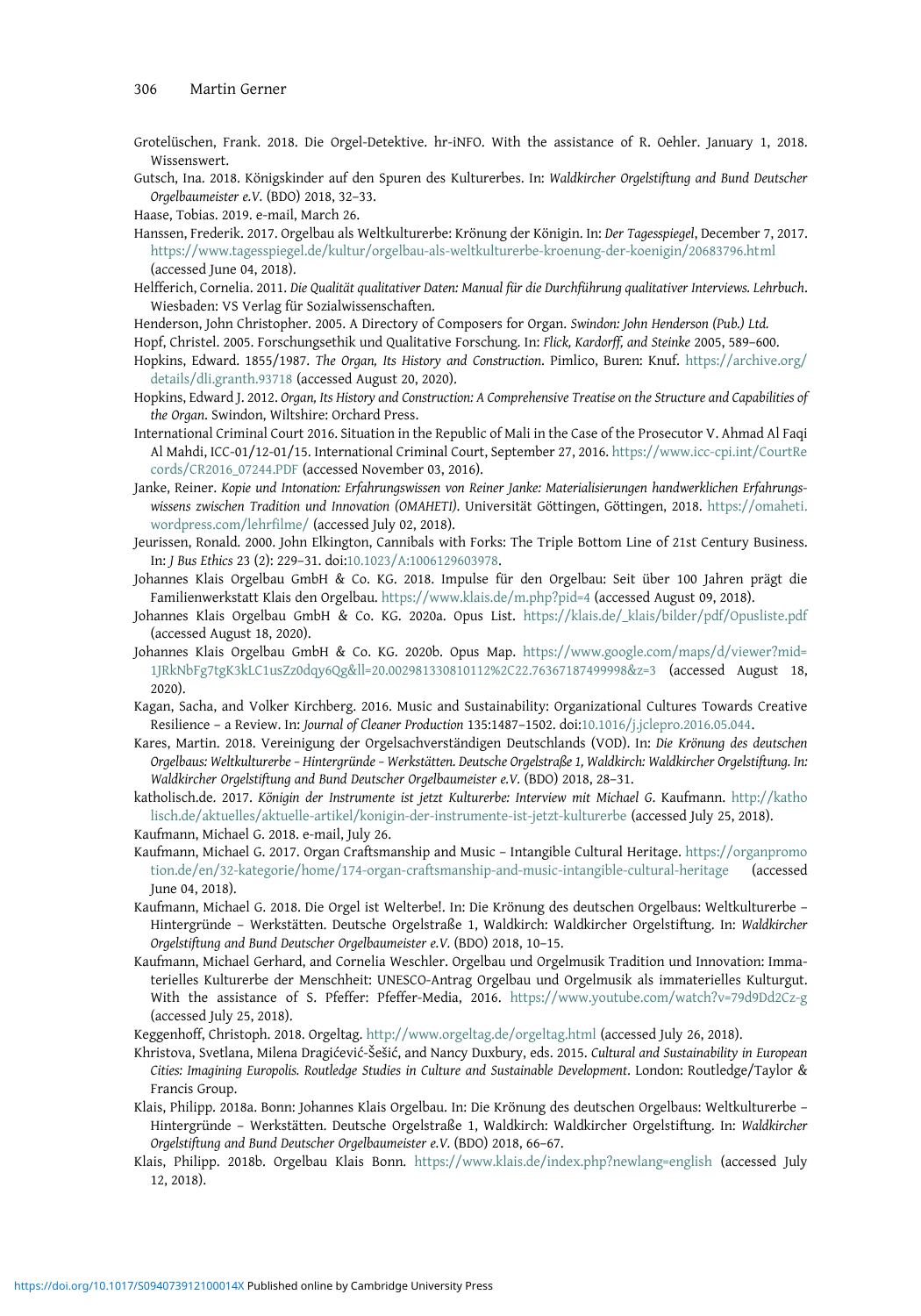<span id="page-22-0"></span>Klais, Philipp. 2018c. Interview by M. Gerner. August 7, 2018. Bonn. Organ craftsmanship and music.

- Klais, Philipp. 2019a. Concert Hall Organs Made by Klais. <https://www.klais.de/m.php?pid=9> (accessed March 27, 2019).
- Klais, Philipp. 2019b. Respect for a Gesamtkunstwerk. <https://www.klais.de/m.php?pid=20> (accessed March 27, 2019).

Kono, Toshiyuki. 2014. Article 2. Guiding Principles. In: Schorlemer and Stoll 2014, 83–116.

- Krämer, Klaus, and Gesa Graumann. 2017. Orgelbauerin Graumann: Herrin über 10.000 Pfeifen. Deutsche Welle. December 7, 2017. [https://www.dw.com/de/orgelbauerin-graumann-herrin-%C3%BCber-10000-pfeifen/a-](https://www.dw.com/de/orgelbauerin-graumann-herrin-%C3%BCber-10000-pfeifen/a-41694717)[41694717](https://www.dw.com/de/orgelbauerin-graumann-herrin-%C3%BCber-10000-pfeifen/a-41694717) (accessed August 09, 2018).
- Kreienbrink, Matthias. 2021. Aufgewachsen Unter Orgelpfeifen. Frankfurter Allgemeine Zeitung (FAZ), January 7. [https://www.faz.net/aktuell/gesellschaft/2021-ist-das-jahr-der-orgel-17130894.html?printPagedArticle=true#](https://www.faz.net/aktuell/gesellschaft/2021-ist-das-jahr-der-orgel-17130894.html?printPagedArticle=true#pageIndex_2) [pageIndex\\_2](https://www.faz.net/aktuell/gesellschaft/2021-ist-das-jahr-der-orgel-17130894.html?printPagedArticle=true#pageIndex_2) (accessed January 08, 2021).
- Kuckartz, Udo. 2016. Qualitative Inhaltsanalyse. Methoden, Praxis, Computerunterstützung. Grundlagentexte Methoden. Weinheim: Beltz Juventa.
- Kuutma, Kristin. 2018. Inside the UNESCO Apparatus: From Intangible Representations to Tangible Effects. In: Akagawa and Smith 2018, 68–83.
- Labadi, Sophia, and William Logan, eds. 2016. Urban Heritage, Development and Sustainability: International Frameworks, National and Local Governance. Key Issues in Cultural Heritage. London, New York NY: Routledge/Taylor & Francis Group.

Ladegast, Walter, ed. 1998. Friedrich Ladegast: Der Orgelbauer von Weissenfels. Stockach am Bodensee: Weidling.

- Land der Ideen Management GmbH. 2006. Orgelwelt Waldkirch: 365 Orte 2006. [https://land-der-ideen.de/projekt/](https://land-der-ideen.de/projekt/orgelwelt-waldkirch-1412) [orgelwelt-waldkirch-1412](https://land-der-ideen.de/projekt/orgelwelt-waldkirch-1412) (accessed July 30, 2018).
- Land der Ideen Management GmbH. 2010. OrgelMarathon Erzgebirge 2010: 365 Orte 2010. [https://land-der](https://land-der-ideen.de/projekt/orgelmarathon-erzgebirge-2010-1515)[ideen.de/projekt/orgelmarathon-erzgebirge-2010-1515](https://land-der-ideen.de/projekt/orgelmarathon-erzgebirge-2010-1515) (accessed July 30, 2018).
- Land der Ideen Management GmbH. 2012. Forschungsorgel des Fraunhofer-Instituts für Bauphysik: 365 Orte 2012. <https://land-der-ideen.de/projekt/forschungsorgel-des-fraunhofer-instituts-fuer-bauphysik-2472> (accessed July 30, 2018).
- Logan, William, Ullrich Kockel, and Máiréad Nic Craith. 2015. The New Heritage Studies: Origins and Evolution, Problems and Prospects. In: A Companion to Heritage Studies, edited by William Logan, Máiréad Nic Craith, and Ullrich Kockel, 1–26. Wiley Blackwell companions to anthropology. Chichester West Sussex UK, Malden MA: Wiley-Blackwell.
- Marchand, Trevor. 2016. Trevor Marchand on Craft. In: Big Ideas in Social Science, edited by David Edmonds and Nigel Warburton, 118–27. Los Angeles: SAGE.
- Marchand, Trevor H. J. 2017. Craftwork as Problem Solving: Ethnographic Studies of Design and Making. In: Making Futures Journal (3), 1-4. <https://core.ac.uk/download/pdf/42547257.pdf> (accessed August 18, 2020).
- Marchand, Trevor H. J. 2008. Muscles, Morals and Mind: Craft Apprenticeship and the Formation of Person. In: British Journal of Educational Studies 56 (3): 245–71. doi:[10.1111/j.1467-8527.2008.00407.x.](https://doi.org/10.1111/j.1467-8527.2008.00407.x)
- Marchand, Trevor H. J. 2018. Embodied Learning. In: International Encyclopedia of Anthropology, 1–10. Hoboken NJ: John Wiley & Sons. doi[:10.1002/9781118924396.wbiea1905](https://doi.org/10.1002/9781118924396.wbiea1905).
- Meffert, Heribert, and Jan Hensmann. 2014. Entwicklungsstufen des Nachhaltigkeitsmanagements. In: Sustainable Marketing Management: Grundlagen und Cases, edited by Heribert Meffert, Peter Kenning, and Manfred Kirchgeorg, 21–36. Wiesbaden: Gabler.
- Melsop, Susan. 2013. Craft and Affective Domains of Meaning Making: Engaging Hand, Head and Heart for Transformative Sustainability Learning. Making Futures Journal 3.
- Miklós, Noémi Bognár. 2010. Josef Angster and the Angster Organ Factory: The Life and Legacy of the Most Important Figure of Hungarian Organ Building. Studia Universitatis Babes-Bolyai, Musica 55 (1): 27–40.
- Montella, Massimo. 2015. Cultural Value. In: Golinelli 2015, 1–51.
- Mörchen, Raoul. 2021. Orgel Quo Vadis? Organisten, ihr Instrument und dessen Zukunft. Deutschlandfunk. April 30, 2021. [https://www.deutschlandfunk.de/orgel-quo-vadis-organisten-ihr-instrument-und-dessen-zukunft.1992.](https://www.deutschlandfunk.de/orgel-quo-vadis-organisten-ihr-instrument-und-dessen-zukunft.1992.de.html?dram:article_id=495495) [de.html?dram:article\\_id=495495](https://www.deutschlandfunk.de/orgel-quo-vadis-organisten-ihr-instrument-und-dessen-zukunft.1992.de.html?dram:article_id=495495) (accessed April 30, 2021).
- Odendahl, Kerstin. 2009. Der Schutz der wertvollsten Kulturgüter der Menschheit: Aktuelle völkerrechtliche Entwicklungen. In: Kulturgüterschutz – Künstlerschutz: Tagungsband des zweiten Heidelberger Kunstrechtstags am 5. und 6. September 2008 in Heidelberg, edited by Matthias Weller. 23–48. Schriften zum Kunst- und Kulturrecht 4. Baden-Baden, Zürich, Wien: Nomos; Dike; Facultas.wuv.
- Oscar-Walcker-Schule (OWS). 2018a. Immaterielles Kulturerbe an der OWS: Südkorea: Die UNESCO erklärt deutschen Orgelbau und die Orgelmusik zum immateriellen Kulturerbe. News release. February 21, 2018. [https://www.ows-lb.de/index.php?id=148&tx\\_news\\_pi1%5Bnews%5D=94&tx\\_news\\_pi1%5Bcontroller%5D=News&](https://www.ows-lb.de/index.php?id=148tx_news_pi1%5Bnews%5D=94tx_news_pi1%5Bcontroller%5D=Newstx_news_pi1%5Baction%5D=detailcHash=8b9020b04ca604926c6a47aa32cee005) [tx\\_news\\_pi1%5Baction%5D=detail&cHash=8b9020b04ca604926c6a47aa32cee005](https://www.ows-lb.de/index.php?id=148tx_news_pi1%5Bnews%5D=94tx_news_pi1%5Bcontroller%5D=Newstx_news_pi1%5Baction%5D=detailcHash=8b9020b04ca604926c6a47aa32cee005) (accessed July 30, 2018).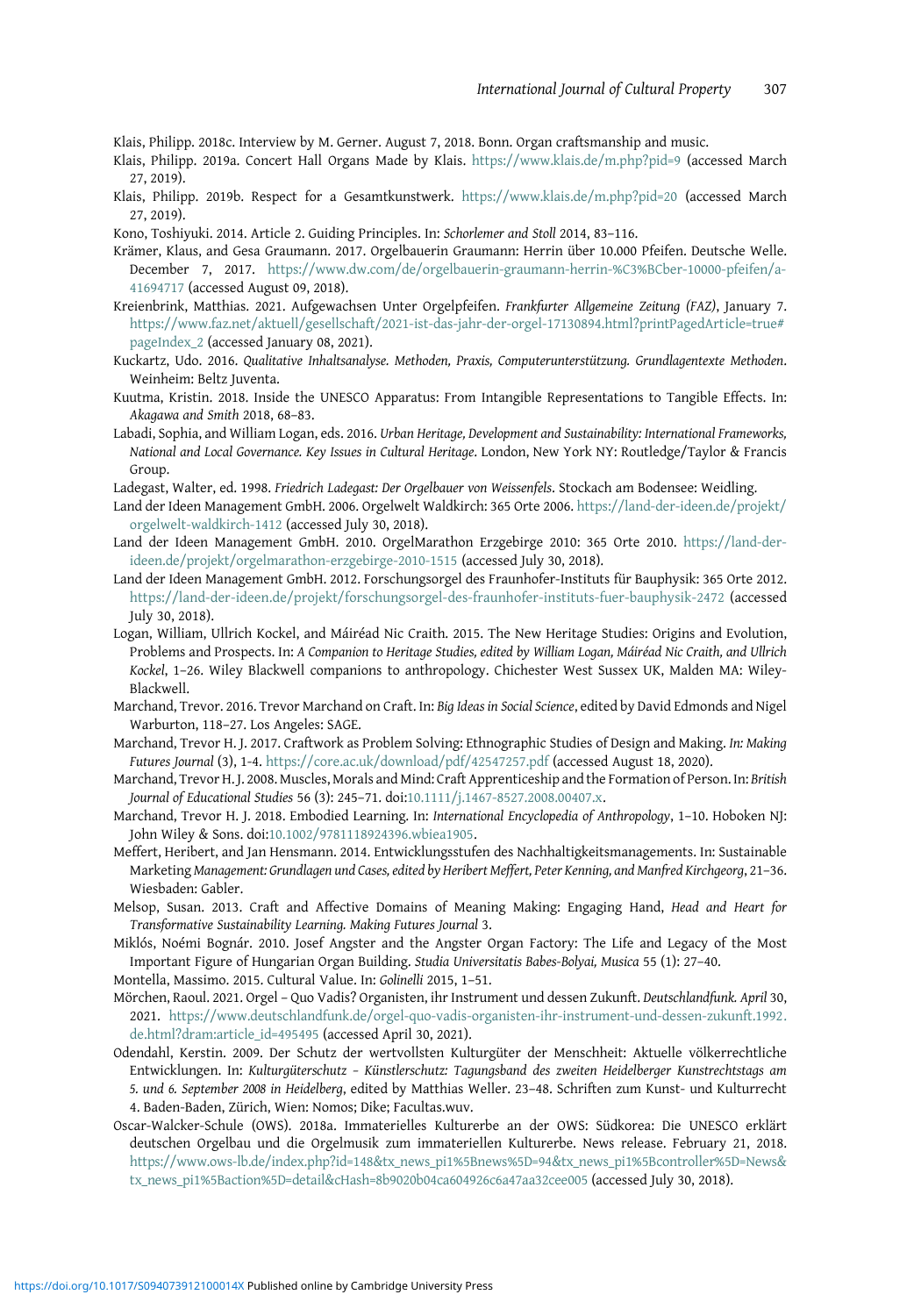- <span id="page-23-0"></span>Oscar-Walcker-Schule (OWS). 2018b. Orgel- und Harmoniumbauer/in. <https://www.ows-lb.de/index.php?id=133> (accessed July 30, 2018).
- Pedelty, Mark. 2012. Ecomusicology: Rock, Folk, and the Environment. Philadelphia, Pa. Temple University Press.
- Phelps, Lawrence. 1967. A Short History of the Organ Revival. St. Louis: Concordia Pub. House. [http://www.lawrence](http://www.lawrencephelps.com/Documents/Articles/Phelps/ashorthistory.shtml) [phelps.com/Documents/Articles/Phelps/ashorthistory.shtml](http://www.lawrencephelps.com/Documents/Articles/Phelps/ashorthistory.shtml) (accessed August 20, 2020).
- Pizzirani, Stefania, Sarah J. McLaren, and Jeffrey K. Seadon. 2014. Is There a Place for Culture in Life Cycle Sustainability Assessment? In: Int J Life Cycle Assess 19 (6): 1316–30. doi[:10.1007/s11367-014-0722-5.](https://doi.org/10.1007/s11367-014-0722-5)
- Pryer, Anthony. 2019. Musical Heritage as a Cultural and Global Concept. In: Music as Heritage: Historical and Ethnographic Perspectives, edited by Barley Norton and Naomi Matsumoto, 19–41. SOAS musicology series. London, New York: Routledge.
- Ross, Susan. 2014. CDNS 4901/5003 Heritage Conservation and Sustainability. Sustainable Heritage Case Studies. <https://sustainableheritagecasestudies.wordpress.com/> (accessed August 17, 2017).
- Rucz, Péter, Judit Angster, and András Miklós. 2016. Examination of a Novel Organ Pipe Construction with Blown Open Tongue. In: Fortschritte der Akustik – DAGA 2016: 42. Jahrestagung Für Akustik, 14. Bis 17. März 2016, Aachen, edited by Michael Vorländer and Janina Fels, 1292–95. Berlin: Deutsche Gesellschaft für Akustik e. V. (DEGA).
- Rucz, Péter, Fülöp Augusztinovicz, Judit Angster, Tim Preukschat, and András Miklós. 2015. A Finite Element Model of the Tuning Slot of Labial Organ Pipes. In: The Journal of the Acoustical Society of America 137 (3): 1226–37. doi[:10.1121/1.4913460.](https://doi.org/10.1121/1.4913460)
- Sadoh, Godwin. 2017. Intercultural Elements in the Organ Works of Fela Sowande. In: The Diaspon. [https://www.thedia](https://www.thediapason.com/content/intercultural-elements-organ-works-fela-sowande) [pason.com/content/intercultural-elements-organ-works-fela-sowande](https://www.thediapason.com/content/intercultural-elements-organ-works-fela-sowande) (accessed August 18, 2020).
- Sadoh, Godwin Simeon. 2004. The Organ Works of Fela Sowande: A Nigerian Organist-Composer. Edited by Louisiana State University. LSU Doctoral Dissertations 2883: 2004.
- Schippers, Huib, and Catherine Grant, eds. 2016. Sustainable Futures for Music Cultures: An Ecological Perspective. First edition. New York, NY: Oxford University Press.
- Schlegelmilch, Renardo. 2017. Orgelbauer: Was sein Instrument zur Königin macht: Wir müssen sie zukunftsfähig machen. domradio. Philipp Klais (Johannes Klais Orgelbau aus Bonn). December 4, 2017. [https://www.domradio.de/](https://www.domradio.de/themen/kultur/2017-12-04/orgelbauer-was-sein-instrument-zur-koenigin-macht) [themen/kultur/2017-12-04/orgelbauer-was-sein-instrument-zur-koenigin-macht](https://www.domradio.de/themen/kultur/2017-12-04/orgelbauer-was-sein-instrument-zur-koenigin-macht) (accessed July 10, 2018).
- Schmidt, Christiane. 2005. Analyse von Leitfadeninterviews. In: Flick, Kardorff, and Steinke 2005, 447–56.
- Schorlemer, Sabine von. 2008. Compliance with the UNESCO World Heritage Convention: Reflections on the Elbe Valley and the Dresden Waldschlösschen Bridge. In: German Yearbook of International Law/Jahrbuch für Internationales Recht. Vol. 51, edited by Jost Delbrück, Thomas Giegerich, and Andreas Zimmermann, 321–90. German Yearbook of International Law / Jahrbuch für Internationales Recht v.51. Berlin: Duncker & Humblot. [http://](http://www.gyil.org/?page_id=25) [www.gyil.org/?page\\_id=25](http://www.gyil.org/?page_id=25) (accessed April 07, 2016).
- Schorlemer, Sabine von. 2012. Compliance with the UNESCO World Heritage Convention: Reflections on the Elbe Valley and the Dresden Waldschlösschen Bridge. In: Cultural Heritage Law, edited by James A. R. Nafziger, 189–258. International law series 2. Cheltenham UK, Northampton MA USA: Edward Elgar Publishing Limited.
- Schorlemer, Sabine von. 2014. Article 3. Scope of Application. In: Schorlemer and Stoll 2014, 117–32.
- Schorlemer, Sabine von, and Sylvia Maus. 2018. Die SDGs Schnittstellen Zur Kultur? In: Entwicklungspolitik in Zeiten Der SDGs: Essays zum 80. Geburtstag von Franz Nuscheler, edited by Tobias Debiel and Franz Nuscheler, 26–34. Duisburg, Duisburg: Institut für Entwicklung und Frieden.
- Schorlemer, Sabine von, and Peter-Tobias Stoll, eds. 2014. The UNESCO Convention on the Protection and Promotion of the Diversity of Cultural Expressions: Explanatory Notes. 2012. Berlin: Springer Berlin.
- Schwarz, Rainer. Orgelbau ist UNESCO Weltkulturerbe: Einzige Berufsschule hierfür ist in Ludwigsburg. kirchenfernsehen.de. With the assistance of E. Perkovic. Stuttgart: Evangelisches Medienhaus GmbH, 2018. [https://kirchenfernsehen.de/](https://kirchenfernsehen.de/video/orgelbau-unesco-weltkulturerbe-berufsschule-ludwigsburg/) [video/orgelbau-unesco-weltkulturerbe-berufsschule-ludwigsburg/](https://kirchenfernsehen.de/video/orgelbau-unesco-weltkulturerbe-berufsschule-ludwigsburg/) (accessed July 30, 2018).
- Scovazzi, Tullio. 2015. Intangible Cultural Heritage as Defined in the 2003 UNESCO Convention. In: Golinelli 2015, 105–26.
- Seidel, Johann Julius. 1982. The organ and its Construction: A Systematic Handbook for Organists, Organ Builders etc. Da Capo Press music reprint series. New York: Da Capo Press.
- Sennett, Richard. 2009. The Craftsman. New Haven: Yale University Press.
- Silverman, Helaine, Emma Waterton, and Steve Watson. 2017. An Introduction to Heritage in Action. In: Silverman, Waterton, and Watson 2017, 3–16.
- Silverman, Helaine, Emma Waterton, and Steve Watson. eds. 2017. Heritage in Action: Making the Past in the Present. Cham, Switzerland: Springer international pu; Springer International Publishing.
- Simma, Bruno, Daniel E. Khan, Hermann Mosler, Andreas L. Paulus, Eleni Chaitidou, and Georg Nolte, eds. 2012. The Charter of the United Nations: A Commentary. Oxford commentaries on international law. Oxford: Oxford University Press.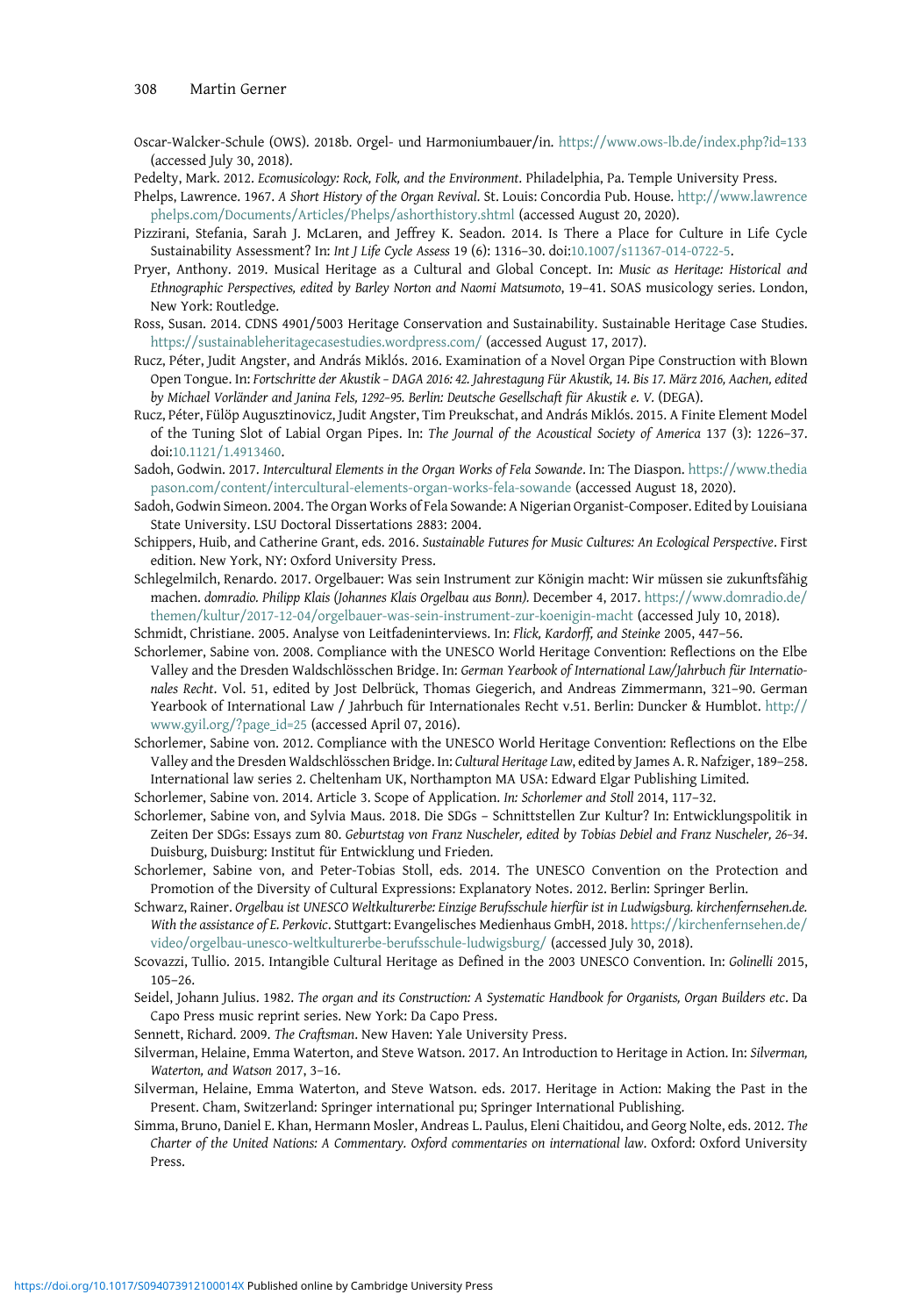- <span id="page-24-0"></span>Smith, Julian. 2013. Cultural Landscape Theory and Practice: Moving from Observation to Experience. In: Understanding Heritage: Perspectives in Heritage Studies, edited by Marie-Theres Albert, Roland Bernecker, and Britta Rudolff, 49–66. Heritage Studies 1. Berlin, Boston: De Gruyter.
- Sokoliuk, Niko. Orgelbauer aus Leidenschaft. kirchenfernsehen.de. With the assistance of A. Weiß. Stuttgart: Evangelisches Medienhaus GmbH, 2014. <https://kirchenfernsehen.de/video/orgelbauer-aus-leidenschaft/> (accessed July 30, 2018). Sonnaillon, Bernard. 1985. King of Instruments: A History of the Organ. New York: Rizzoli.
- Spitta, Philipp. 1738/1880. Johann Sebastian Bach. 2 vols. 2. Leipzig: Breitkopf & Härtel. [http://www.zeno.org/Musik/](http://www.zeno.org/Musik/M/Spitta,+Philipp/Johann+Sebastian+Bach/Zweiter+Band/Anhang+A+und+B/Anhang+B/12) [M/Spitta,+Philipp/Johann+Sebastian+Bach/Zweiter+Band/Anhang+A+und+B/Anhang+B/12](http://www.zeno.org/Musik/M/Spitta,+Philipp/Johann+Sebastian+Bach/Zweiter+Band/Anhang+A+und+B/Anhang+B/12) (accessed August 27, 2018).
- Stefano, Michelle L., ed. 2012. Safeguarding Intangible Cultural Heritage. 1. publ. Heritage matters 8. Woodbridge: Boydell.
- Steffen, Tilman. 2017. UNESCO-Weltkulturerbe: Journalist an Orgelbauer. In: ZEIT online, December 7. [https://](https://www.zeit.de/kultur/musik/2017-12/unesco-kulturerbe-orgelbau-orgelmusik) [www.zeit.de/kultur/musik/2017-12/unesco-kulturerbe-orgelbau-orgelmusik](https://www.zeit.de/kultur/musik/2017-12/unesco-kulturerbe-orgelbau-orgelmusik) (accessed June 04, 2018).

Steinkellner, Vera. 2016. Corporate Cultural Responsibility: Eine Einführung. In: Steinkellner 2016, 3–30.

Steinkellner, Vera. ed. 2016. CSR und Kultur: Corporate Cultural Responsibility als Erfolgsfaktor in ihrem Unternehmen. With the assistance of R. Schmidpeter. Management-Reihe Corporate Social Responsibility: Springer Berlin Heidelberg.

Strati, Antonio. 2000. Theory and Method in Organization Studies: Paradigms and Choices. London: Sage Publications.

- Strauss, Anselm Leonard. 1998. Grundlagen Qualitativer Sozialforschung: Datenanalyse und Theoriebildung in der empirischen soziologischen Forschung. UTB für Wissenschaft 1776, Soziologie. München: Fink.
- SWR2. 2021. Die Königin der Instrumente: Die Orgel ist Instrument des Jahres 2021. Die Orgel in Deutschland ein Panorama. [https://www.swr.de/swr2/musik-klassik/instrument-des-jahres-2021-die-koenigin-der-instrumente](https://www.swr.de/swr2/musik-klassik/instrument-des-jahres-2021-die-koenigin-der-instrumente-die-orgel-100.html)[die-orgel-100.html](https://www.swr.de/swr2/musik-klassik/instrument-des-jahres-2021-die-koenigin-der-instrumente-die-orgel-100.html) (accessed May 07, 2021).
- Throsby, David. 2014. Article 13. Integration of Culture in Sustainable Development. In: Schorlemer and Stoll 2014, 361–70.
- Tittelbach, Sebastian. 2017. Weltkulturerbe Orgeln aus Bonn in die Welt: Orgelhandwerk in immaterielles UNESCO-Weltkulturerbe aufgenommen. Westdeutscher Rundfunk WDR 1. December 8, 2017.
- UNESCO General Conference. 2003. Convention for the Safeguarding of the Intangible Cultural Heritage: Doc. MISC/2003/CLT/CH/14. In: Basic Texts of the Convention for the Safeguarding of the Intangible Cultural Heritage. [https://www.wipo.int/edocs/lexdocs/treaties/en/unesco10/trt\\_unesco10.pdf](https://www.wipo.int/edocs/lexdocs/treaties/en/unesco10/trt_unesco10.pdf) (accessed April 30, 2021).
- UNESCO Intangible Heritage Section. 2007. Guidelines for the Establishment of National Living Human Treasures Systems. <https://ich.unesco.org/doc/src/00031-EN.pdf> (accessed August 18, 2020).
- UNESCO. 2011. Implementing the Convention for the Safeguarding of ICH. ICH Intangible Cultural Heritage. [https://](https://ich.unesco.org/doc/src/01853-EN.pdf) [ich.unesco.org/doc/src/01853-EN.pdf](https://ich.unesco.org/doc/src/01853-EN.pdf) (accessed July 03, 2018).
- UNESCO Committee for the Protection of Cultural Property in the Event of Armed Conflict. 2014. List of Cultural Property Under Enhanced Protection. [http://www.unesco.org/new/fileadmin/MULTIMEDIA/HQ/CLT/pdf/](http://www.unesco.org/new/fileadmin/MULTIMEDIA/HQ/CLT/pdf/19542P-enhanced-protection-list-en_20140320.pdf) [19542P-enhanced-protection-list-en\\_20140320.pdf](http://www.unesco.org/new/fileadmin/MULTIMEDIA/HQ/CLT/pdf/19542P-enhanced-protection-list-en_20140320.pdf) (accessed July 05, 2016).
- UNESCO. 2016. Operational Directives for the Implementation of the Convention for the Safeguarding of the Intangible Cultural Heritage: Adopted by the General Assembly of the States Parties to the Convention at Its Second Session (UNESCO Headquarters, Paris, 16 to 19 June 2008), Amended at Its Third Session (UNESCO Headquarters, Paris, 22 to 24 June 2010), Its Fourth Session (UNESCO Headquarters, Paris, 4 to 8 June 2012), Its Fifth Session (UNESCO Headquarters, Paris, 2 to 4 June 2014) and Its Sixth Session (UNESCO Headquarters, Paris, 30 May to 1 June 2016). [https://ich.unesco.org/doc/src/ICH-Operational\\_Directives-6.GA-PDF-EN.pdf](https://ich.unesco.org/doc/src/ICH-Operational_Directives-6.GA-PDF-EN.pdf) (accessed June 13, 2018).
- UNESCO Intergovernmental Committee for the Safeguarding of the Intangible Cultural Heritage. 2017. Nomination file no. 01277 for inscription in 2017 on the Representative List of the Intangible Cultural Heritage of Humanity. <https://ich.unesco.org/doc/download.php?versionID=43789> (accessed June 4, 2018).
- UNESCO. 2017a. Nomination File No. 01277 for Inscription in 2017 on the Representative List of the Intangible Cultural Heritage of Humanity: Twelfth Session Jeju Island, Republic of Korea 4 to 8 December 2017. Representative List. <https://ich.unesco.org/doc/download.php?versionID=43789> (accessed July 04, 2018).
- UNESCO. 2017b. Organ Craftsmanship and Music. Decision 12.COM 11.b.10. [https://ich.unesco.org/en/RL/organ](https://ich.unesco.org/en/RL/organ-craftsmanship-and-music-01277)[craftsmanship-and-music-01277](https://ich.unesco.org/en/RL/organ-craftsmanship-and-music-01277) (accessed June 04, 2018).
- UNESCO. 2017c. Intangible Cultural Heritage and Sustainable Development. [http://unesdoc.unesco.org/images/](http://unesdoc.unesco.org/images/0024/002434/243402e.pdf) [0024/002434/243402e.pdf](http://unesdoc.unesco.org/images/0024/002434/243402e.pdf) (accessed June 13, 2018).
- Verein Kirchenklang e.V. 2018. OrgelArena Mit Matthias Grünert. <https://orgelarena.de/> (accessed July 30, 2018).
- Vogel, Harald. 2019. 12 Thesen zu Schnitgers Europäischer und globaler Bedeutung. [https://www.arp-schnitger](https://www.arp-schnitger-gesellschaft.de/wp-content/uploads/2019/08/12ThesenSchnitger.pdf)[gesellschaft.de/wp-content/uploads/2019/08/12ThesenSchnitger.pdf](https://www.arp-schnitger-gesellschaft.de/wp-content/uploads/2019/08/12ThesenSchnitger.pdf) (accessed August 20, 2020).